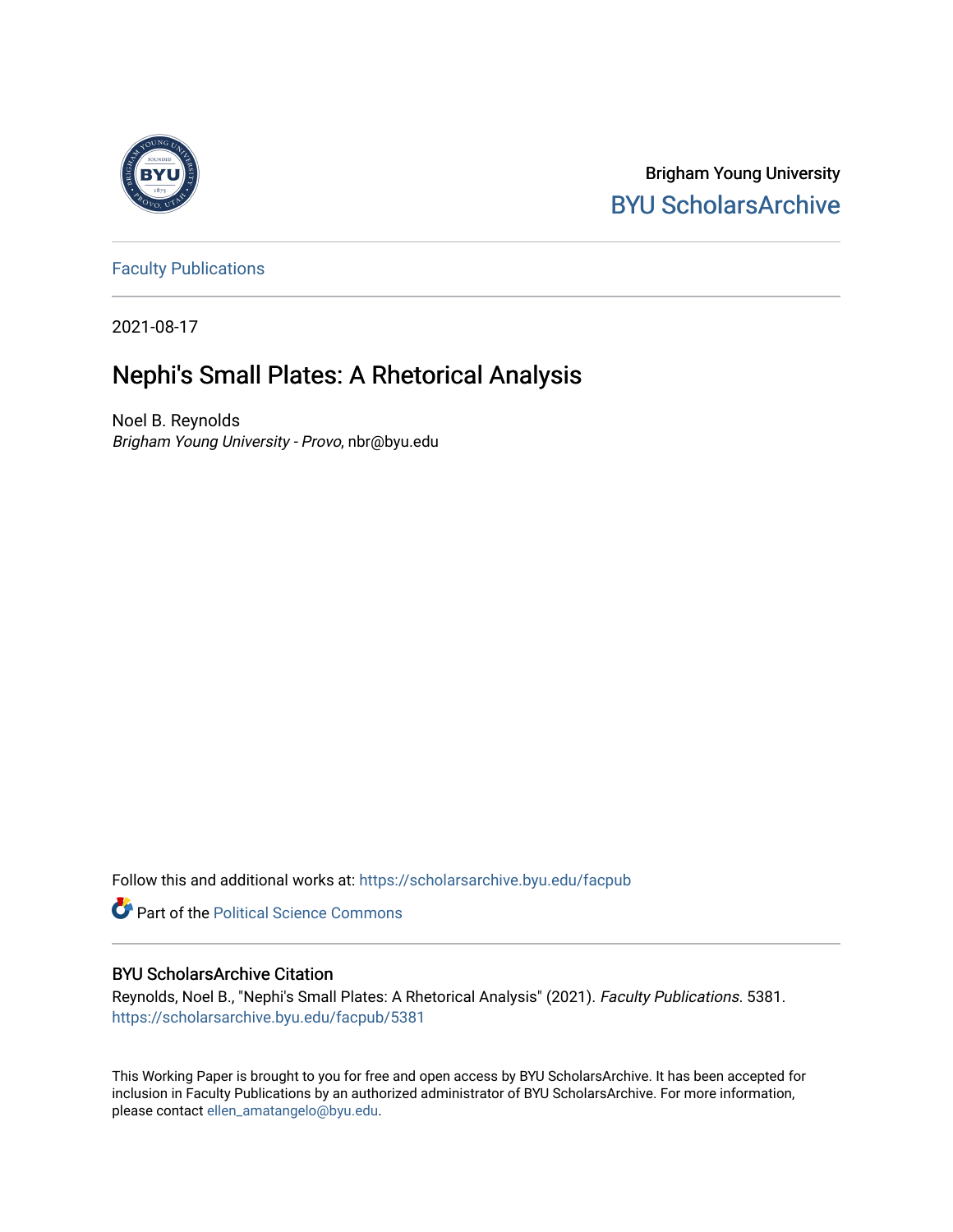# **Nephi's Small Plates: A Rhetorical Analysis**

Noel B. Reynolds

August 16, 2021

Readers of the Book of Mormon commonly assume the adequacy of a simple and straight-forward explanation for the existence of Nephi's Small Plates. 1 As explained at various points in the text, Nephi had undertaken a shorter version of his Large Plates record by selecting out the spiritual teachings, prophecies and revelations for a more focused presentation. But the adequacy of that explanation has come under considerable strain from two very different directions. In 1986 Fred Axelgard advanced the idea that the description provided for the Large Plates of Nephi as being more historical also applied to all of First Nephi and the first five chapters of Second Nephi.<sup>2</sup> And now I am advancing a new paradigm for

<sup>&</sup>lt;sup>1</sup> For purposes of clarity, I will depart from common practice by capitalizing the common names of the different Nephite records.

<sup>&</sup>lt;sup>2</sup> One popular interpretation of the Small Plates uses Nephi's characterization of the Large Plates as a description for his writings up through 2 Nephi 5 and Nephi's characterization of the Small Plates as a description for the rest of Second Nephi. See Frederick W. Axelgard, "1 and 2 Nephi: An Inspiring Whole," *Brigham Young University Studies* 26, no. 4 (Fall, 1986): 53–65 and Joseph M. Spencer, *An Other Testament: On Typology*, Salt Press, 2012. In a long review essay on Spencer's book, I have explained in detail why that approach must be rejected. See Noel B. Reynolds, "On Doubting Nephi's Break Between 1 and 2 Nephi: A Critique of Joseph Spencer's *An Other Testament: On Typology*," in *Interpreter: A Journal of Mormon Scripture* 25 (2017), 85–102.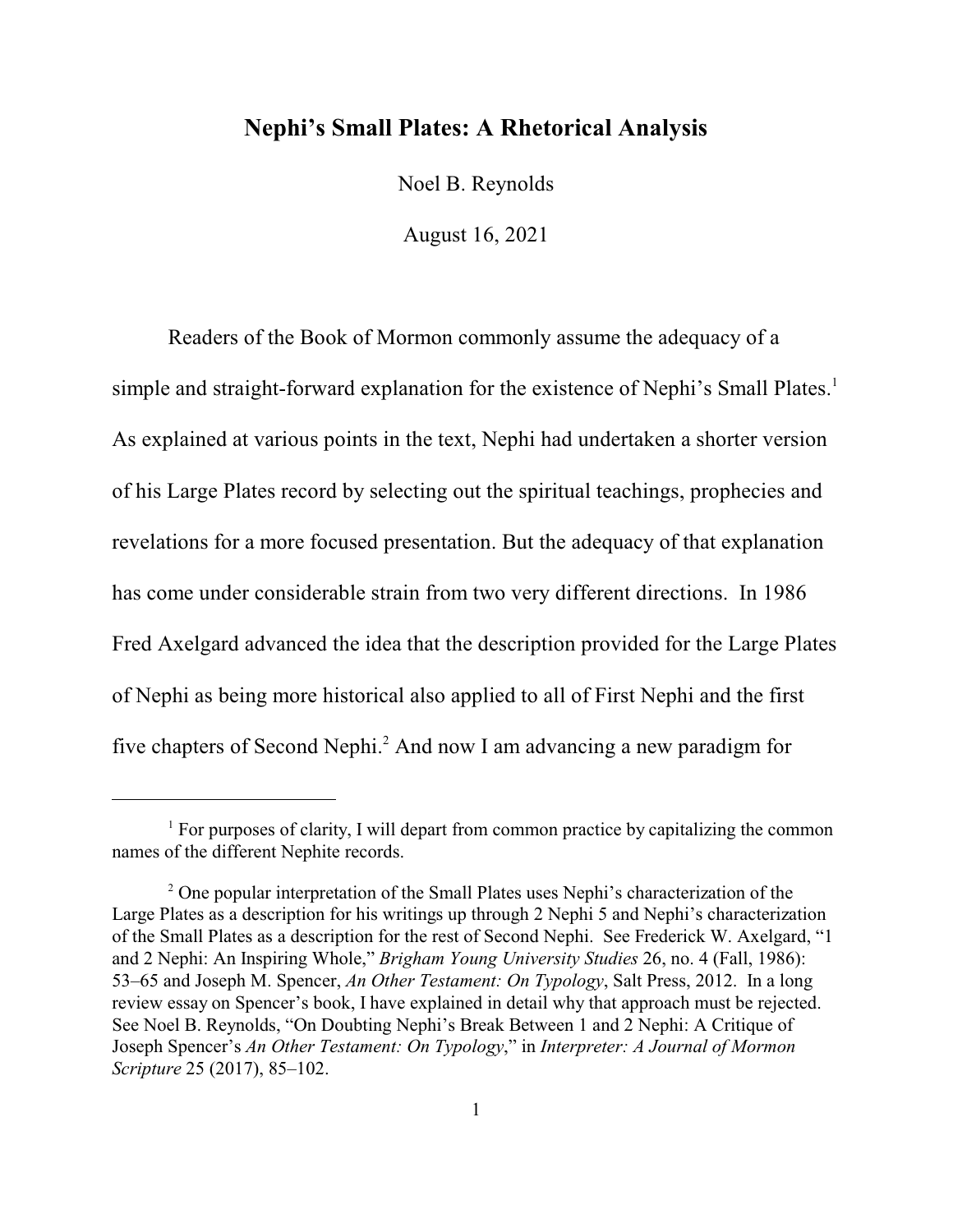interpretation of the Small Plates that emphasizes Nephi's use of Hebrew rhetoric<sup>3</sup> to structure all of First and Second Nephi as a carefully calculated expansion and elaboration of Lehi's vision of the Tree of Life.<sup>4</sup> In this essay I will explain why Nephi provides so many versions of his explanations for the Small Plates by showing how these repeated passages provide key pieces of Nephi's rhetorical structures. 5

# **The Small Plates of Nephi and Hebrew Rhetoric**

Nephi's writings constitute the bulk of the Small Plates of Nephi as we refer to them today. When he undertook that new composition thirty years after leaving Jerusalem, he was a mature prophet/ruler. He drew upon three primary records and his own experience:

4 See "Lehi's Vision, Nephi's Blueprint," working paper, August 11, 2021.

<sup>&</sup>lt;sup>3</sup> In the western world we have inherited a highly developed analysis of compositional techniques and verbal formulations (figures of speech) that are designed to persuade readers and audiences that was developed by ancient Greeks and then Romans as early as the sixth century BCE. Over the last century or so, Bible scholars have discovered a different system of Hebrew rhetoric that was being taught in seventh-century scribal schools in Jerusalem and that surfaces frequently in the writings of the Bible. For a more extended explanation, see Noel B. Reynolds, "The Return of Rhetorical Analysis to Bible Studies," *Interpreter: A Journal of Mormon Scripture* 17 (2016): 91–98. I find Nephi's use of Hebrew rhetoric to be unexcelled.

<sup>&</sup>lt;sup>5</sup> Those structures have been identified in previous articles. See Noel B. Reynolds, "Nephi's Outline," *BYU Studies* 20 (Winter 1980): 131–149, and "Chiastic Structuring of Large Texts: 2 Nephi as a Case Study," in *Chiasmus: The State of the Art*, John W. Welch and Donald W. Parry (editors) (Provo: BYU Studies, 2020), 177–192.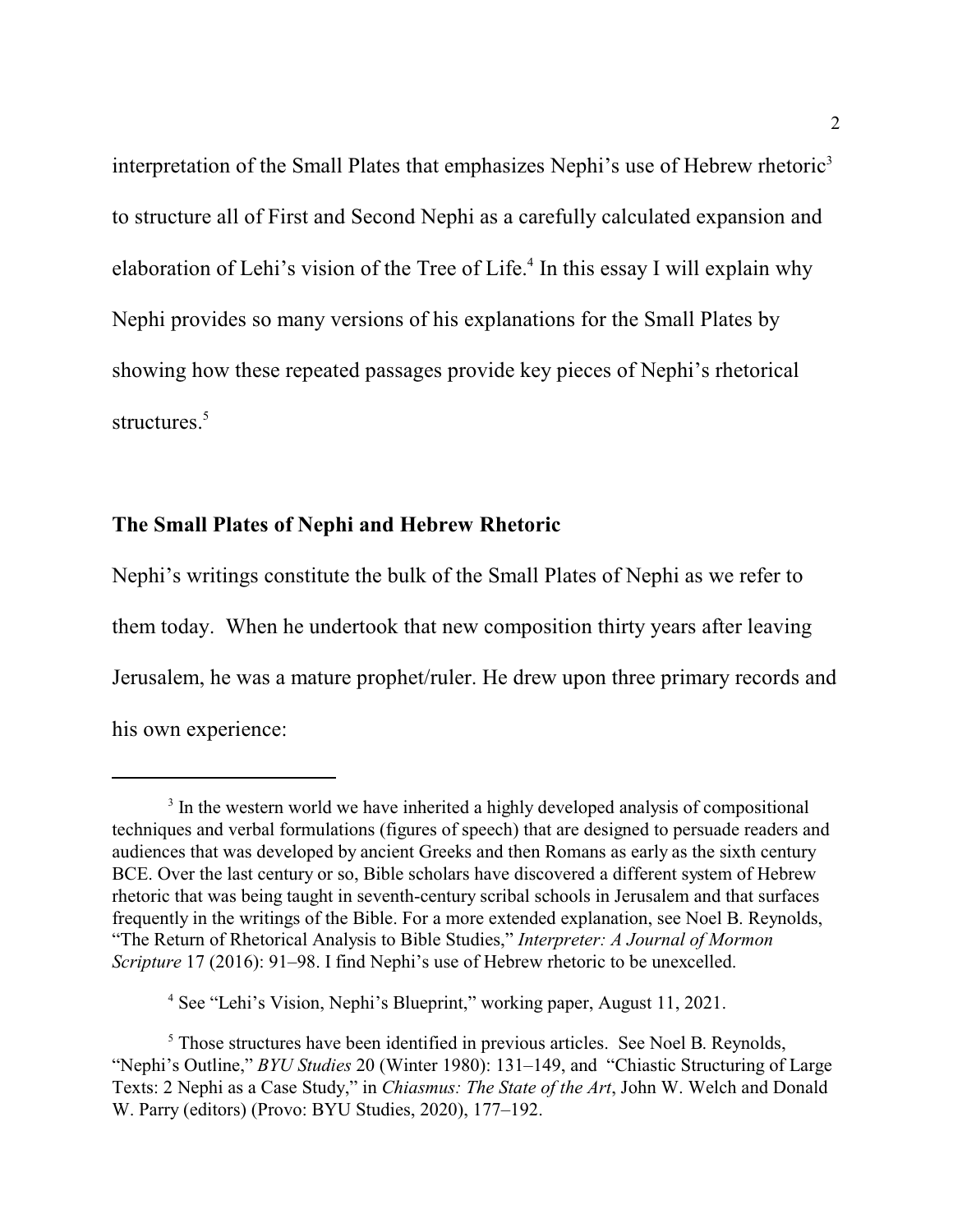1. The Plates of Brass that Lehi's family brought from Jerusalem contained the five books of Moses, the genealogy of ancient Joseph's descendants, "a record of the Jews from the beginning, even down to the commencement of the reign of Zedekiah, king of Judah, and also the prophecies of the holy prophets from the beginning, . . and also many prophecies which have been spoken by the mouth of Jeremiah"  $(1$  Nephi 5:12–13).<sup>6</sup> These plates included the writings of prophets not mentioned in the Hebrew Bible<sup>7</sup> and a version of Genesis similar to the Book of Moses that was revealed to Joseph Smith.<sup>8</sup> The genealogy it contained and possibly the selection of prophetic texts it preserved belonged to the descendants of Joseph of Egypt, or at least to the descendants of his son Manasseh.

<sup>&</sup>lt;sup>6</sup> The account of how Lehi's sons retrieved the Brass Plates from Laban, who was his relative and custodian of the plates, is told in 1 Nephi 3–4, and the contents of those plates is summarized in 1 Nephi 5:10–16.

All quotations from the Book of Mormon are taken from the Yale critical edition, including punctuation and capitalization. Italics are sometimes added to call readers' attention to key terminology. See Royal Skousen (editor), *The Book of Mormon: The Earliest Text*, Yale University Press, 2009.

<sup>7</sup> Other prophets mentioned in the Book of Mormon include principally Zenos, but also Zenoch and Neum.

<sup>&</sup>lt;sup>8</sup> See Jeff Lindsay and Noel B. Reynolds, "'Strong Like unto Moses': The Case for Ancient Roots in the Book of Moses Based on Book of Mormon Usage of Related Content Apparently from the Brass Plates," *Interpreter: A Journal of Latter-day Saint Faith and Scholarship* 44 (2021):1–92.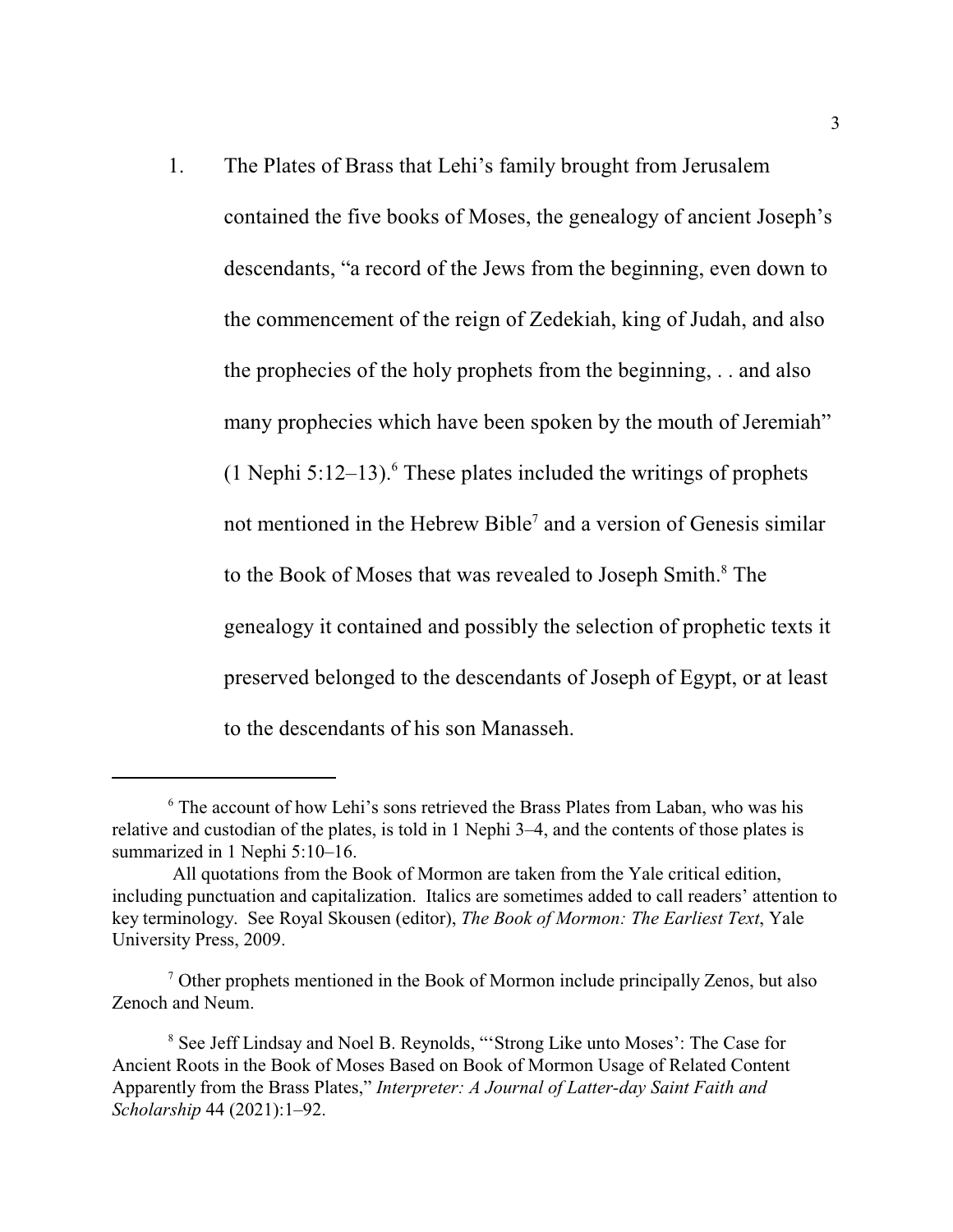- 2. The record of his father Lehi minimally contained original accounts of his numerous revelations and probably his own account of his life and experiences. 9
- 3. And the Large Plates of Nephi contained Nephi's own record of the revelations received by Lehi, Nephi, and Jacob, their teachings, and the history of their descendants that Nephi had been commanded to record at some earlier point.<sup>10</sup> This was the main record handed through generations of Nephite kings and prophets and which eventually provided Mormon a primary resource for the abridgment which he prepared at the end of the Nephite dispensation that Joseph Smith translated "by the gift and power of God" and published as the Book of Mormon in 1830.

 $9$  Nephi refers to "the record which has been kept by my father" (1 Nephi 6:1). It may have been written on some kind of paper or engraved on metal. The most thorough study of elements of that book that may have been preserved in the writings of his descendants can be found in S. Kent Brown, "Recovering the Missing Record of Lehi," *From Jerusalem to Zarahemla: Literary and Historical Studies of the Book of Mormon,* , edited by John W. Welch, David Rolph Seely, and Jo Ann H. Seely, Religious Studies Center, Brigham Young University (1998): 28-54.

<sup>&</sup>lt;sup>10</sup> See Nephi's explanation at 1 Nephi 19:1. These plates contained much of what would have been found in Lehi's record. It also contained Nephi's own prophecies. And it the principal record of the Nephites from Nephi's time down to the last days of the Nephites when Ammaron and then Mormon took charge of the records. These Large Plates of Nephi provided Mormon with his principal source for his "small abridgment" known today as the Book of Mormon.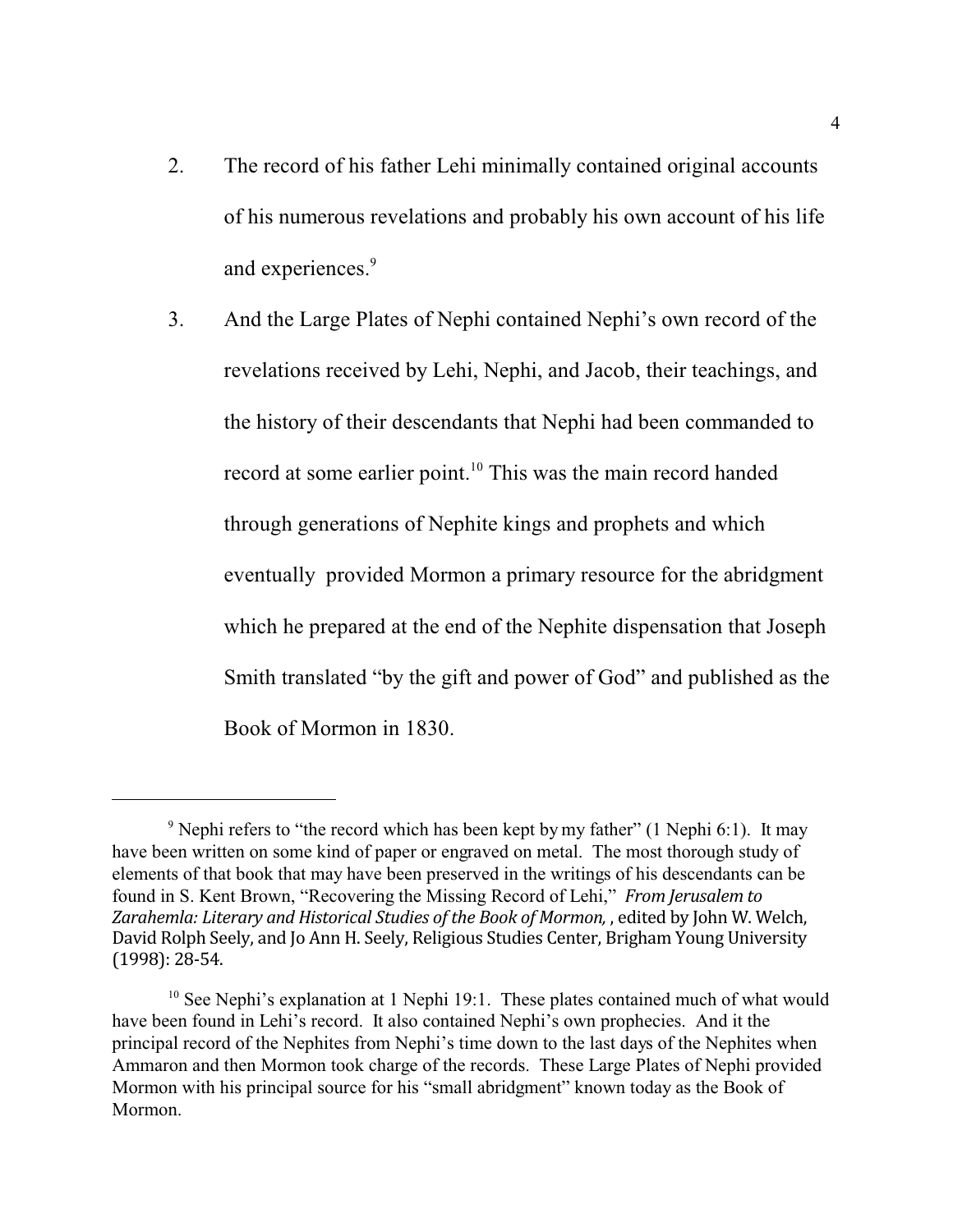### *New plates, new profile*

Nephi provides us with no less than six explanations of the differences between, and reasons for, his two sets of plates.<sup>11</sup> His brother Jacob begins his continuation of Nephi's Small Plates with a seventh and long explanation of those differences according to instructions he had received from Nephi. From these seven explanations, we learn that both writing projects were responses to direct commandments of the Lord. Nephi was surprised by the second command that came later in his life, but took full advantage of his earlier work and his prior scribal education to produce a thoroughly planned and concise expression of the central revelations and teachings given to Lehi and Nephi for their dispensation. The importance of these explanations for Nephi is emphasized not only by their number, but also by the rhetorical structuring and placement. All six of Nephi's explanations are themselves structured in classical Hebrew rhetorical forms and include six chiasms, two sets of parallel couplets, and two sets of parallel triplets. All but one are placed strategically in the text to support larger rhetorical structures—as will be explained further below.

<sup>&</sup>lt;sup>11</sup> See 1 Nephi 1:1-3, 16-17, 6:1-6, 9:1-6, 19:1-6, and 2 Nephi 5:28-34 as displayed with rhetorical analyses in Appendix 2 below.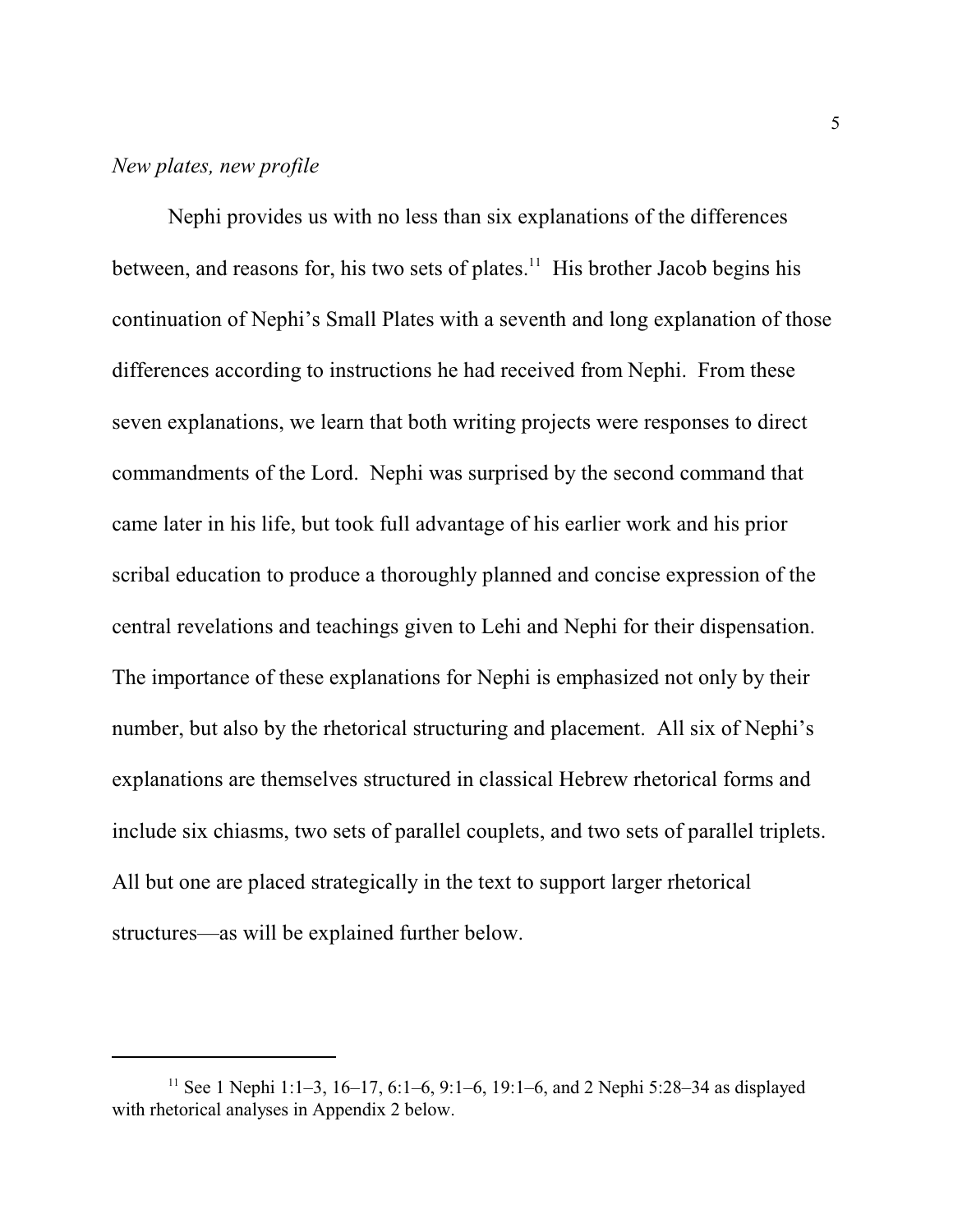### *2 Nephi 5:28–34*

The sixth and final explanation offered by Nephi provides the specific historical context for the original commandment to make this second record and tells us it was not yet finished after a full decade of work. While the full text and its intricate rhetorical structure must have been worked out by this point, he had only reached 2 Nephi 5 in the process of engraving his composition on the metal plates.

A And thirty years had passed away from the time we left Jerusalem.

B And I Nephi had kept the records upon my plates **(LP)** which I had made of my people thus far.

C And it came to pass that the Lord God said unto me:

| а | "Make other plates (SP); |  |  |  |  |
|---|--------------------------|--|--|--|--|
|---|--------------------------|--|--|--|--|

- b and thou shalt engraven many things upon them **(SP)** which are good in my sight for the profit of thy people."
- D Wherefore I Nephi, to be obedient to the commandments of the Lord, went

a and made these plates **(SP)**

b upon which **(SP)** I have engraven these things.

C\* And I engravened that which is pleasing unto God.

a And if my people be pleased with the things of God,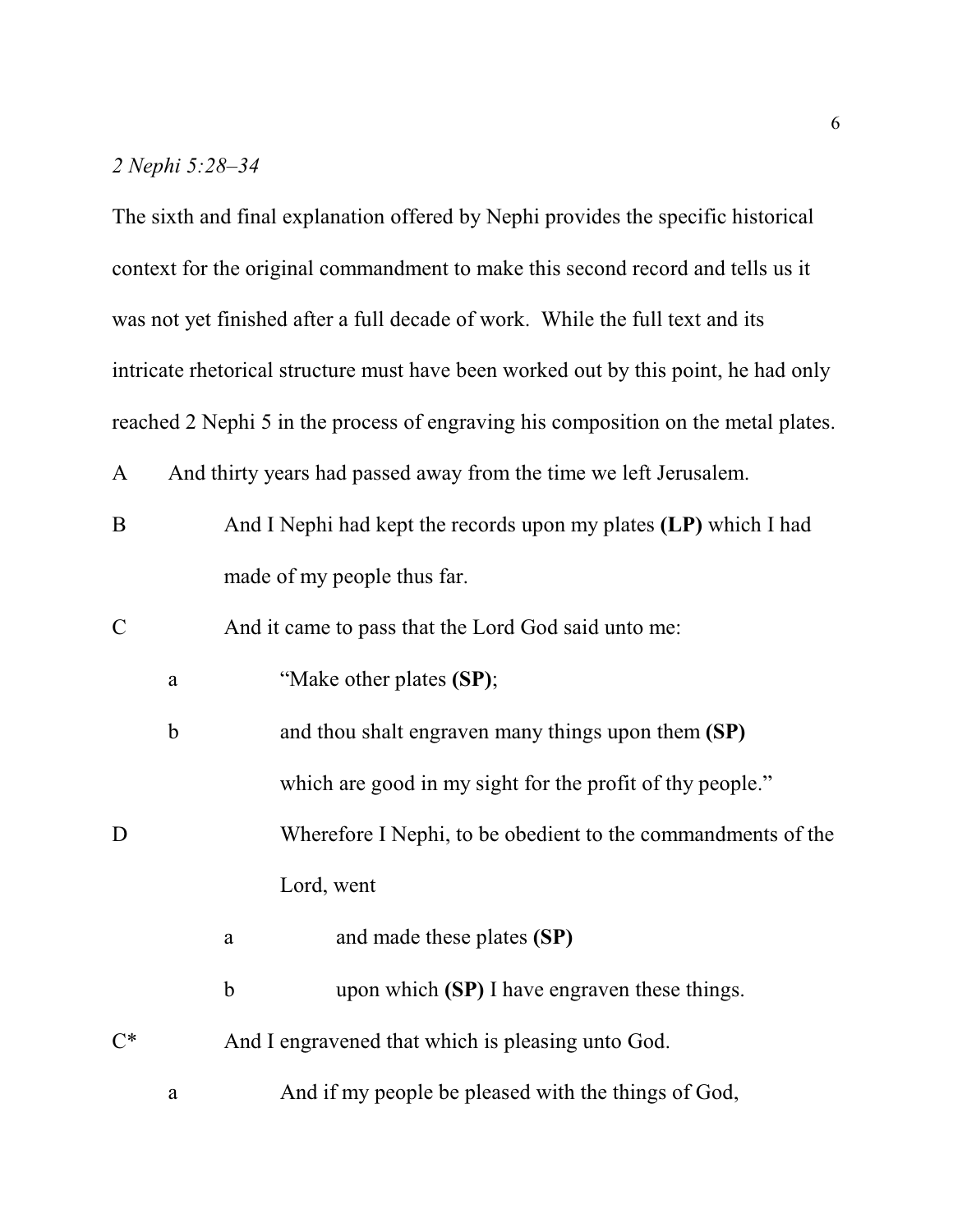- b they be pleased with mine engravings which are upon these plates **(SP)**.
- B\* And if my people desire to know the more particular part of the history of my people, they must search mine other plates **(LP)**.
- A\* And it sufficeth me to say that forty years had passed away, and we had already had wars and contentions with our brethren.

While this last account helps us understand the historical context, it does not do much to clarify the prescribed profile for the new plates beyond saying that they should only contain those things "which are good in my sight for the profit of thy people." And we are told that the Large Plates contain "the more particular part of the history of my people." Nephi's other five explanations all occur in First Nephi and provide a much more complete explanation of the profile. But before looking at each of these individually, it will be instructive to consult Jacob's version of that profile as summarized in detail at the very opening of his contribution to the Small Plates.

### *Jacob's version*

Interestingly, Jacob's account of the instructions given to him by Nephi give us a much more complete and far richer explanation of the distinctive profiles assigned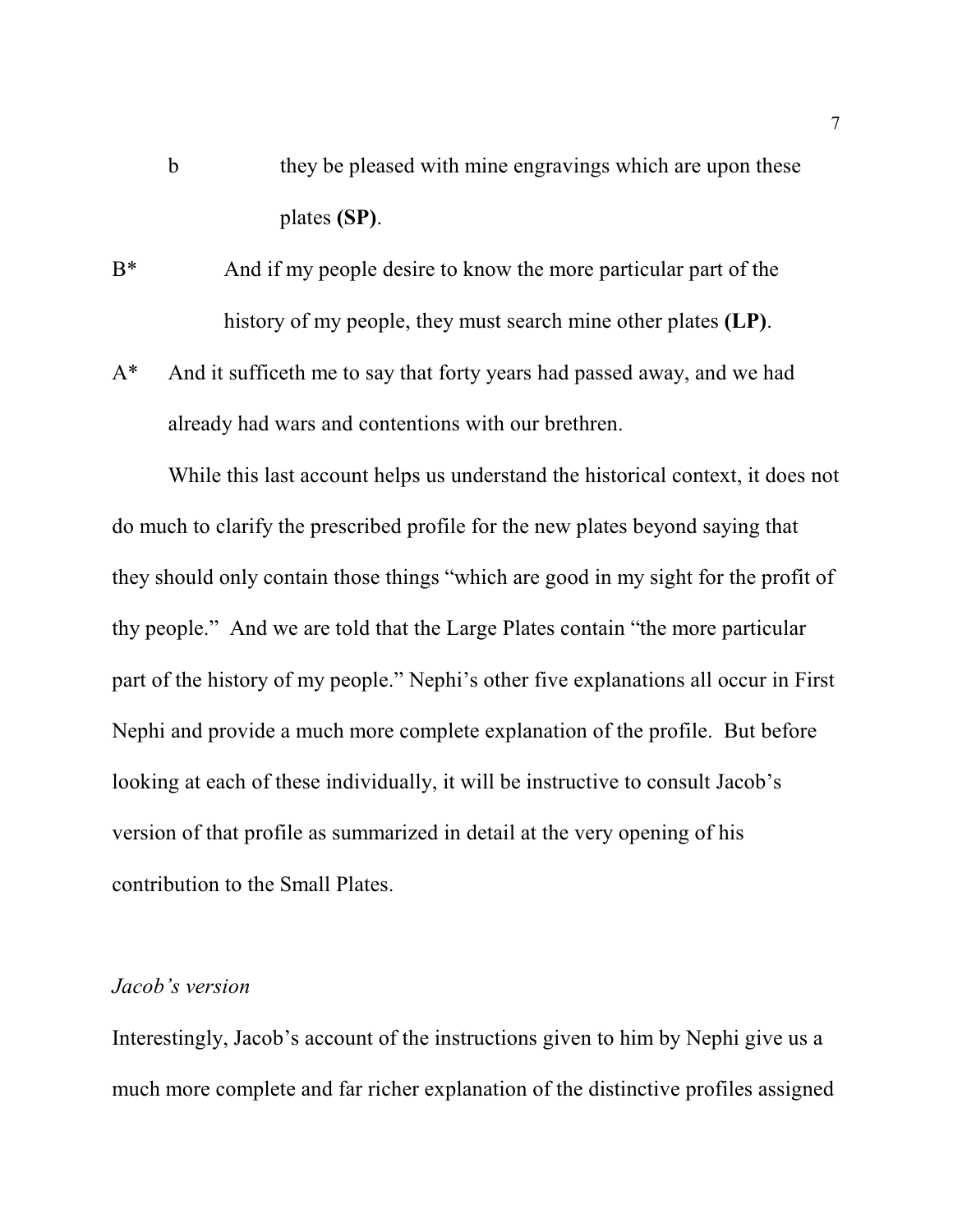by divine mandate to the two sets of plates. We cannot miss what Jacob is doing when his opening line exactly mimics Nephi's opening in the foregoing passage by informing us that "fifty-five years had passed away from the time that Lehi left Jerusalem." But what follows is a considerably expanded statement of the guidelines he has been given by Nephi for choosing what to include in the Small Plates. By describing how those guidelines relate to his responsibilities and activities as the spiritual leader of his people, he provides us with a more practical and in-depth understanding of the Small Plates and their contents.

# *Jacob 1:1–8*

For behold, it came to pass that fifty and five years had passed away from the time that Lehi left Jerusalem;

- A wherefore Nephi gave me Jacob a commandment concerning these small plates (**SP**) upon which these things are engraven.
- B And he gave me Jacob a commandment that I should write upon these plates (**SP**) a few of the things which I considered to be most precious,
	- 1 that I should not touch save it were lightly concerning the history of this people, which are called the people of Nephi.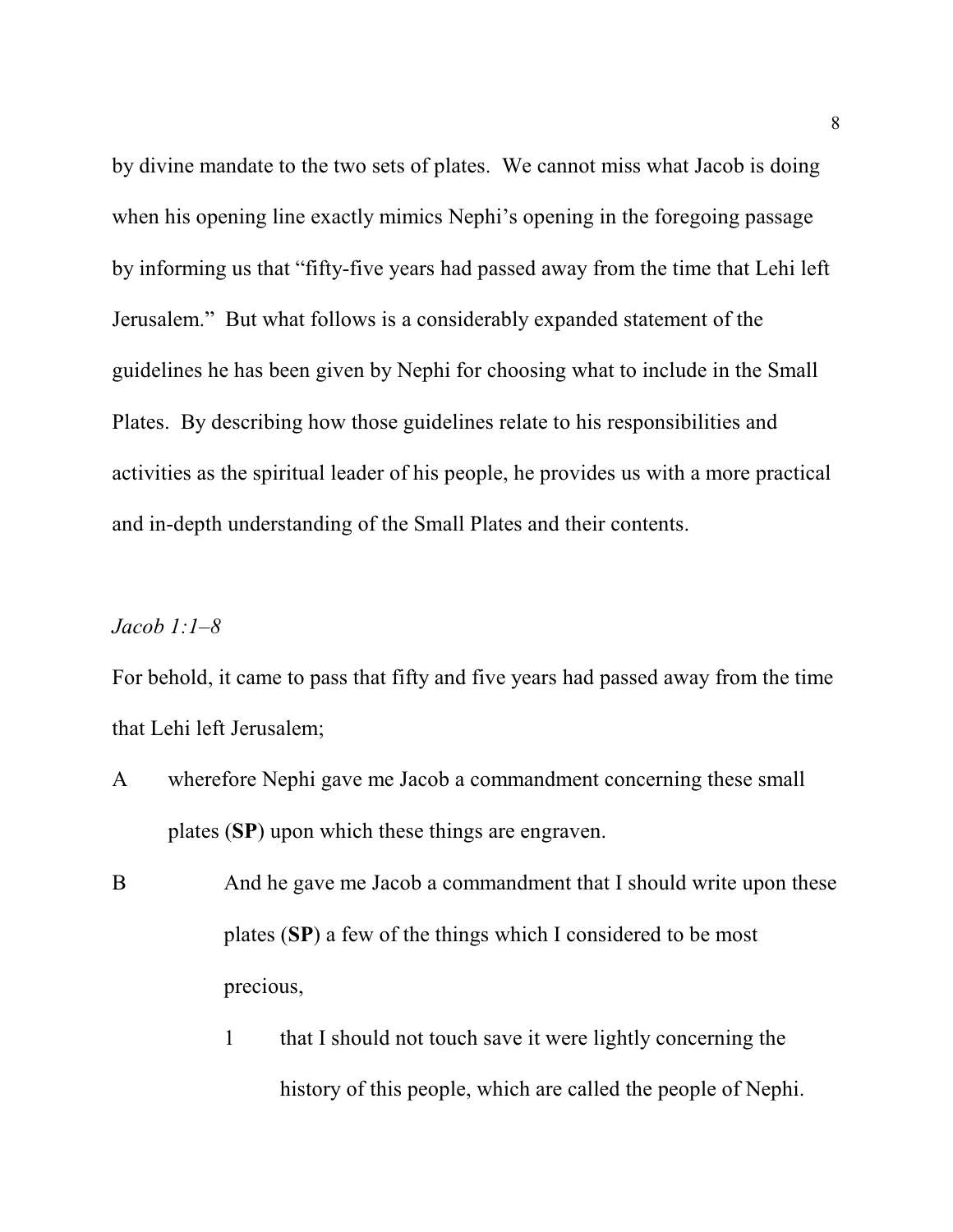|                    | $\overline{2}$ |                |             | For he said that the history of his people should be engraven |
|--------------------|----------------|----------------|-------------|---------------------------------------------------------------|
|                    |                |                |             | upon his other plates $(LP)$ .                                |
| $\overline{\rm C}$ |                |                |             | and that I should preserve these plates (SP) and hand them    |
|                    |                |                |             | down unto my seed from generation to generation.              |
|                    |                | $\mathbf{1}$   |             | And if there were preaching which was sacred,                 |
|                    |                |                | a           | or revelation which was great,                                |
|                    |                |                | $\mathbf b$ | or prophesying,                                               |
|                    |                | $\overline{2}$ |             | that I should engraven the heads of them upon these           |
|                    |                |                |             | plates $(SP)$ and touch upon them as much as it were          |
|                    |                |                | possible,   |                                                               |
|                    |                |                | a           | for Christ's sake                                             |
|                    |                |                | $\mathbf b$ | and for the sake of our people. (Jacob 1:1-4)                 |
| D                  |                |                |             | For because of faith and great anxiety, it truly had been     |
|                    |                |                |             | made manifest unto us concerning our people what              |
|                    |                |                |             | things should happen unto them.                               |
| E                  |                |                |             | And we also had many revelations                              |
| $E^*$              |                |                |             | and the spirit of much prophecy;                              |
| D*                 |                |                |             | wherefore we knew of Christ and his kingdom, which            |
|                    |                |                |             | should come.                                                  |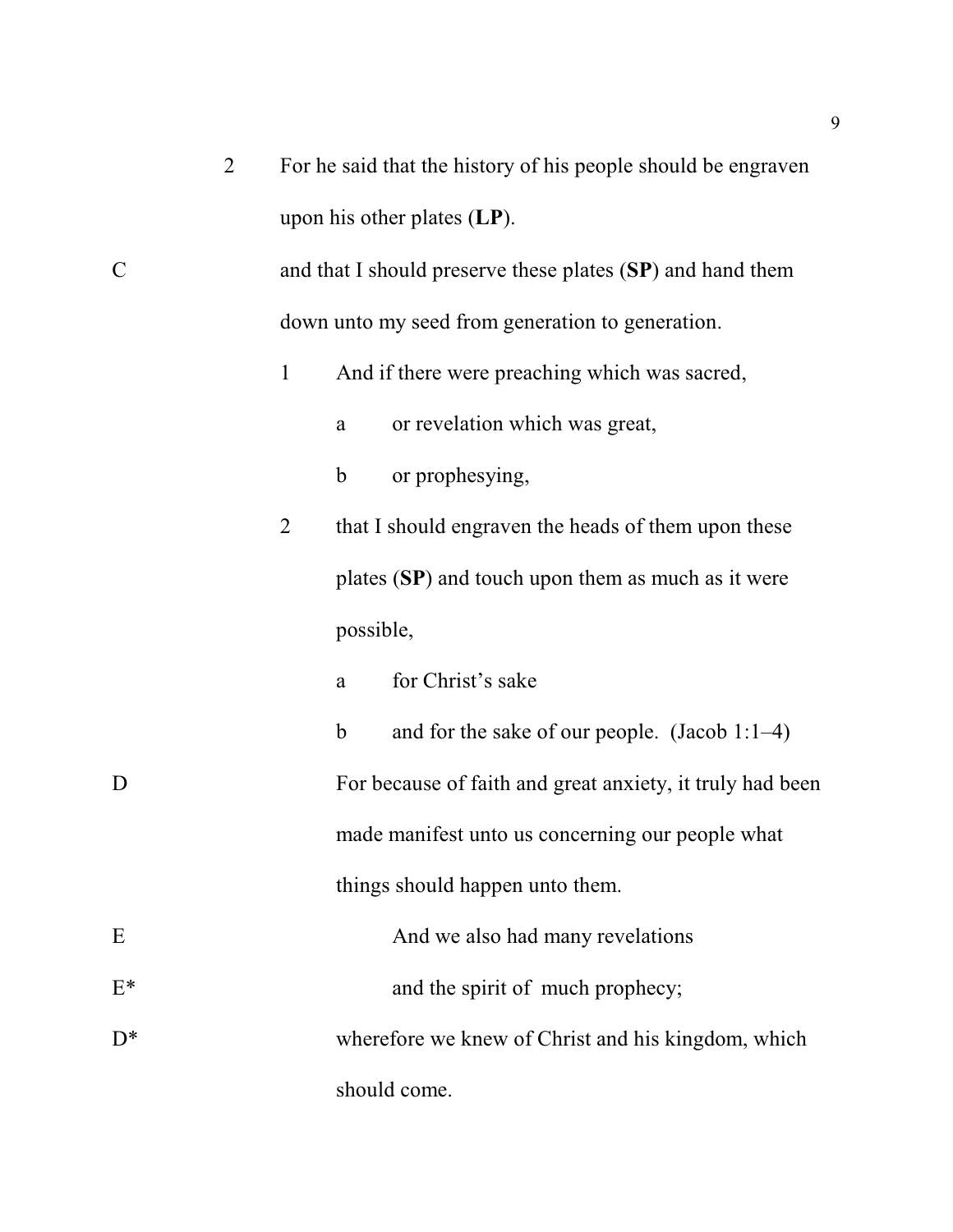| $C^*$ | Wherefore we labored diligently among our people |                |                                                                       |
|-------|--------------------------------------------------|----------------|-----------------------------------------------------------------------|
|       |                                                  |                | that we might persuade them to come unto Christ                       |
|       |                                                  | $\mathbf{1}$   | and partake of the goodness of God, that they might                   |
|       |                                                  |                | enter into his rest,                                                  |
|       |                                                  | $\overline{2}$ | lest by any means he should swear in his wrath they                   |
|       |                                                  |                | should not enter in,                                                  |
|       |                                                  |                | as in the provocation in the days of temptation<br>a                  |
|       |                                                  |                | while the children of Israel were in the wilderness.<br>$\mathfrak b$ |
| $B^*$ |                                                  |                | Wherefore we would to God that we could persuade all men              |
|       | $\mathbf{1}$                                     |                | not to rebel against God, to provoke him to anger,                    |
|       | $\overline{2}$                                   |                | but that all men would believe in Christ                              |
|       |                                                  | a              | and view his death                                                    |
|       |                                                  | b              | and suffer his cross                                                  |
|       |                                                  | $\mathbf c$    | and bear the shame of the world.                                      |
|       |                                                  |                |                                                                       |

A\* Wherefore I Jacob take it upon me to fulfill the commandment of my brother Nephi.

This long passage does not constitute a clear chiasm with repeated terminology in each of its parallel elements. But it does seem to feature a chiastic organization in that it begins and ends with references to the commandment Jacob had received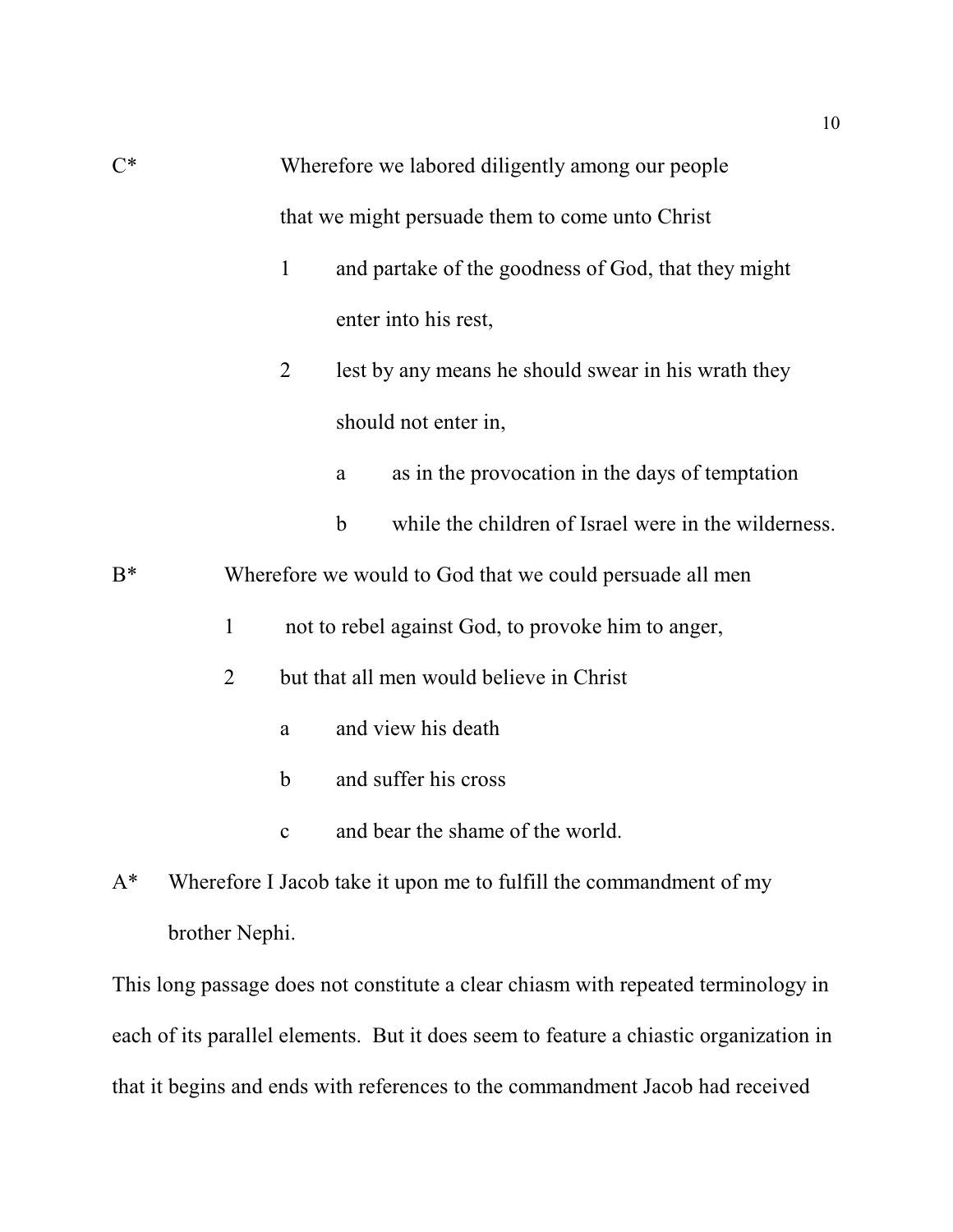from Nephi—making it minimally a rhetorical inclusio. And the two center lines feature simple synonymous descriptions of the key contents of the Small Plates. Further, it is easy to believe that Jacob saw parallels in the other elements marked out here as parts of a possible chiasm.

Given some of the interpretive confusion in the literature about the divinely prescribed purposes for Nephi's second record, it is more than helpful to have the instructions he gave to his chosen successor author and custodian of the small plates as he (Jacob) interpreted those instructions. For Jacob the distinction between the Small Plates and the Large Plates was both simple and clear. Inasmuch as the Large Plates contained the history of the people of Nephi, he was instructed to only touch lightly on that history in the Small Plates. Rather Jacob was only to include "a few of those things which [he] considered to be most precious," whether they be "preaching which was sacred, or revelation which was great, or prophesying." Jacob then goes on to make it clear that he was talking about preaching, revelation, and prophecies about Christ. As predicted by Nephi, Jacob and others found the Small Plates to be a precious resource as the spiritual leaders of the people of Nephi. That practical role had led Jacob to see the spiritual choices of the Nephites in a binary way:

Wherefore we labored diligently among our people that we might persuade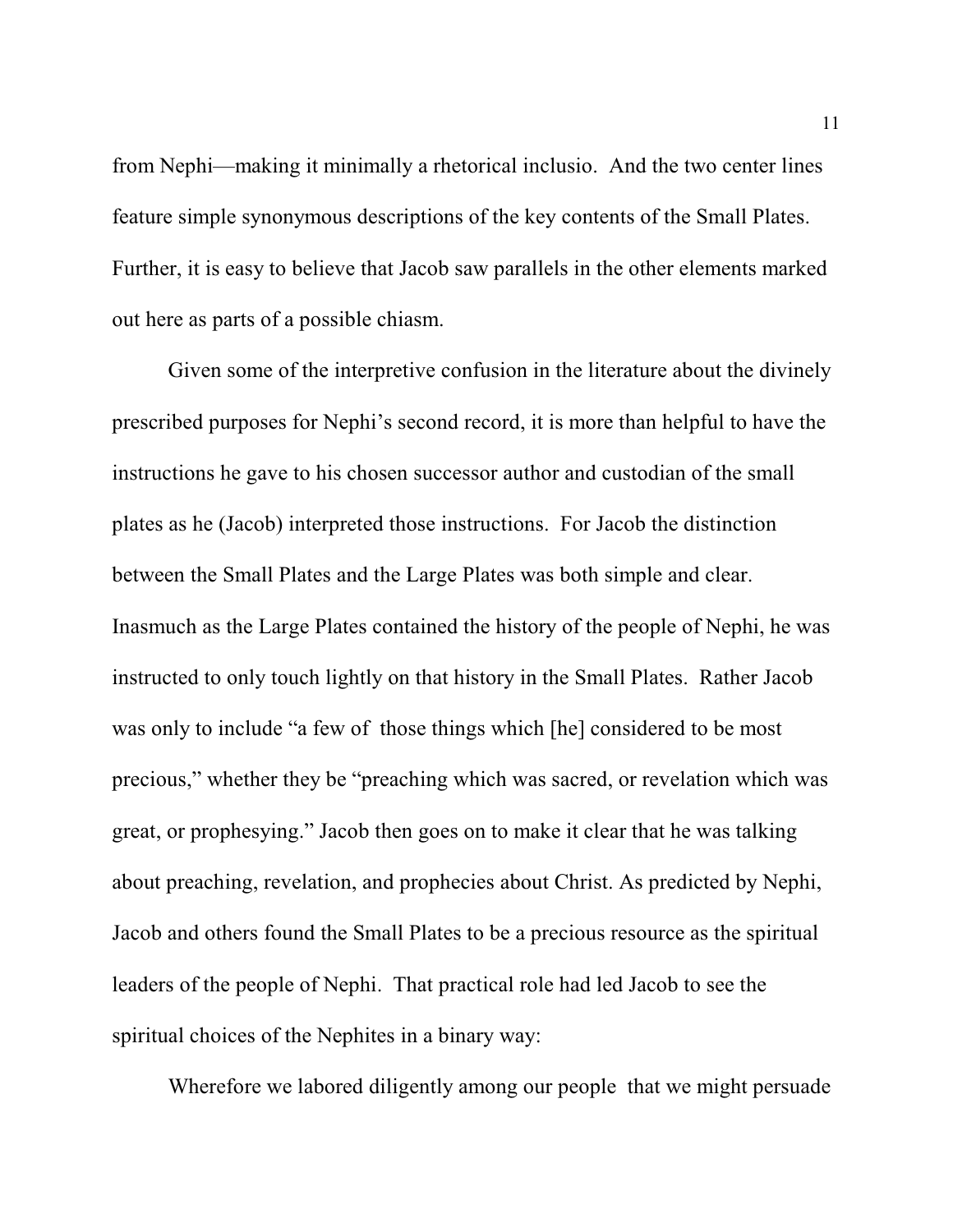them to come unto Christ and partake of the goodness of God, that they might enter into his rest. . . .

Wherefore we would to God that we could persuade all men not to rebel against God, to provoke him to anger, but that all men would believe in Christ and view his death and suffer his cross and bear the shame of the world. (Jacob 1:7–8)

#### **Nephi's other five explanations**

From these explanations, we learn that the Large Plates contain the "full account of the history of my people," including "an account of the reigns of the kings and the wars and contentions of my people" (1 Nephi 9:2, 4). This included "the record of my father and also our journeyings in the wilderness and the prophecies of my father," "the genealogy or [Lehi's] forefathers," and also "many of mine own prophecies" (1 Nephi 19:1–2). In his final explanation, Nephi says "if my people desire to know the more particular part of the history of my people, they must search mine other plates"—the Large Plates (2 Nephi 5:33).

The Small Plates were to meet a different profile. Nephi was instructed by the Lord God to "engraven many things upon them which are good in my sight for the profit of thy people" and "that which is pleasing unto God" (2 Nephi 5:30, 32).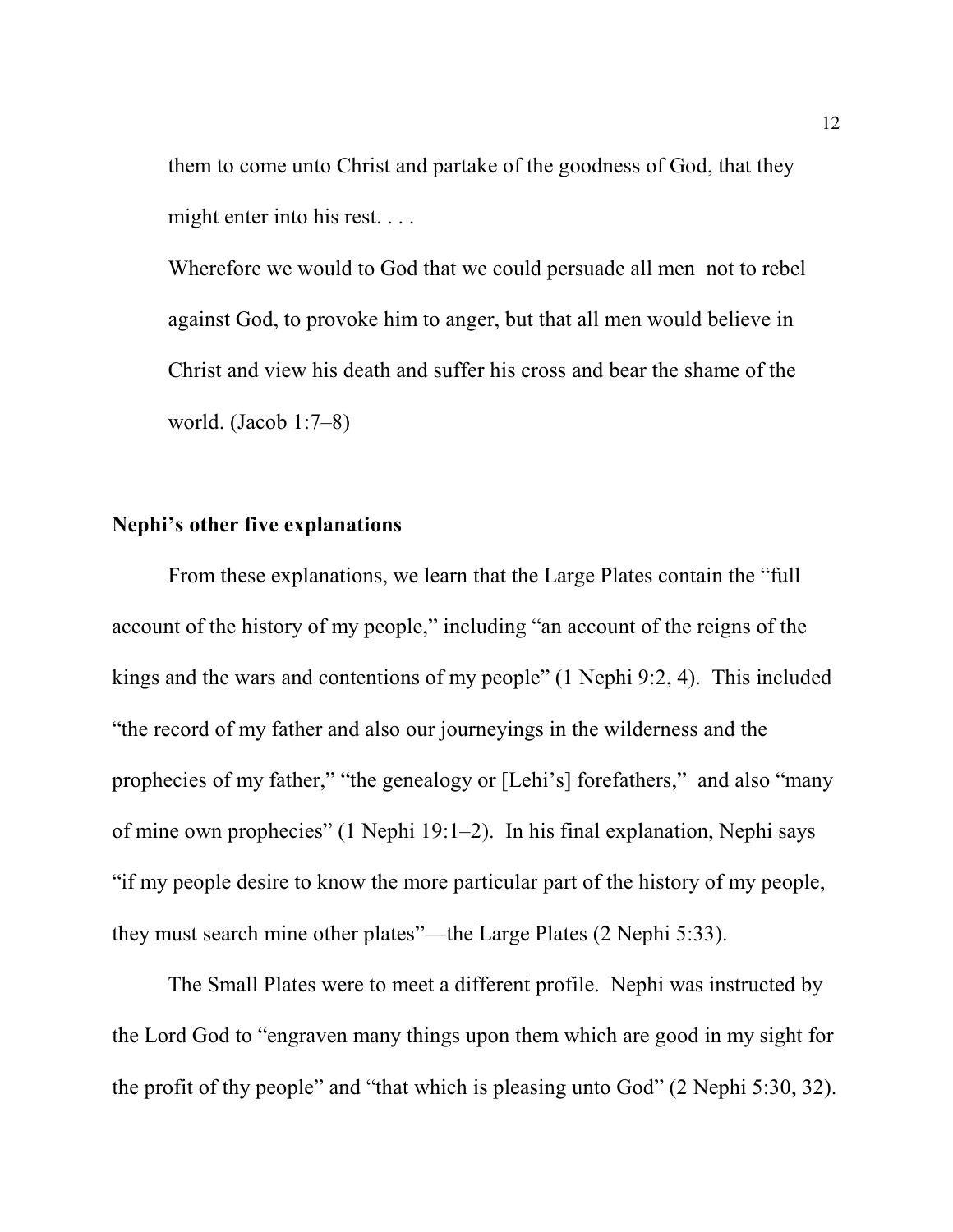Nephi had earlier explained what he meant by "the things of God" and "things which are pleasing unto God" when he said: "For the fullness of mine intent is that I may persuade men to come unto the God of Abraham and the God of Isaac and the God of Jacob and be saved" (1 Nephi 6:3–5). At another point he explained that the Small Plates were made "for the special purpose that there should be an account engraven of the ministry of my people" (1 Nephi 9:3). Another explanation provides even more detail and nuance:

And after that I made these plates by way of commandment, I Nephi received a commandment that the ministry and the prophecies —the more plain and precious parts of them—should be written upon these plates, and that the things which were written should be kept for the instruction of my people, which should possess the land, and also for other wise purposes, which purposes are known unto the Lord. (1 Nephi 19:3)

The "other wise purposes . . . known unto the Lord" are usually interpreted to refer to an incident in the modern translation process which necessitated the insertion of the Small Plates translation as a replacement for the lost 116 pages of translation from the beginning of Mormon's Gold Plates abridgement. The key point is that these Small Plates would preserve the prophecies and teachings "for the instruction" of the people. They may contain select bits of Nephite history to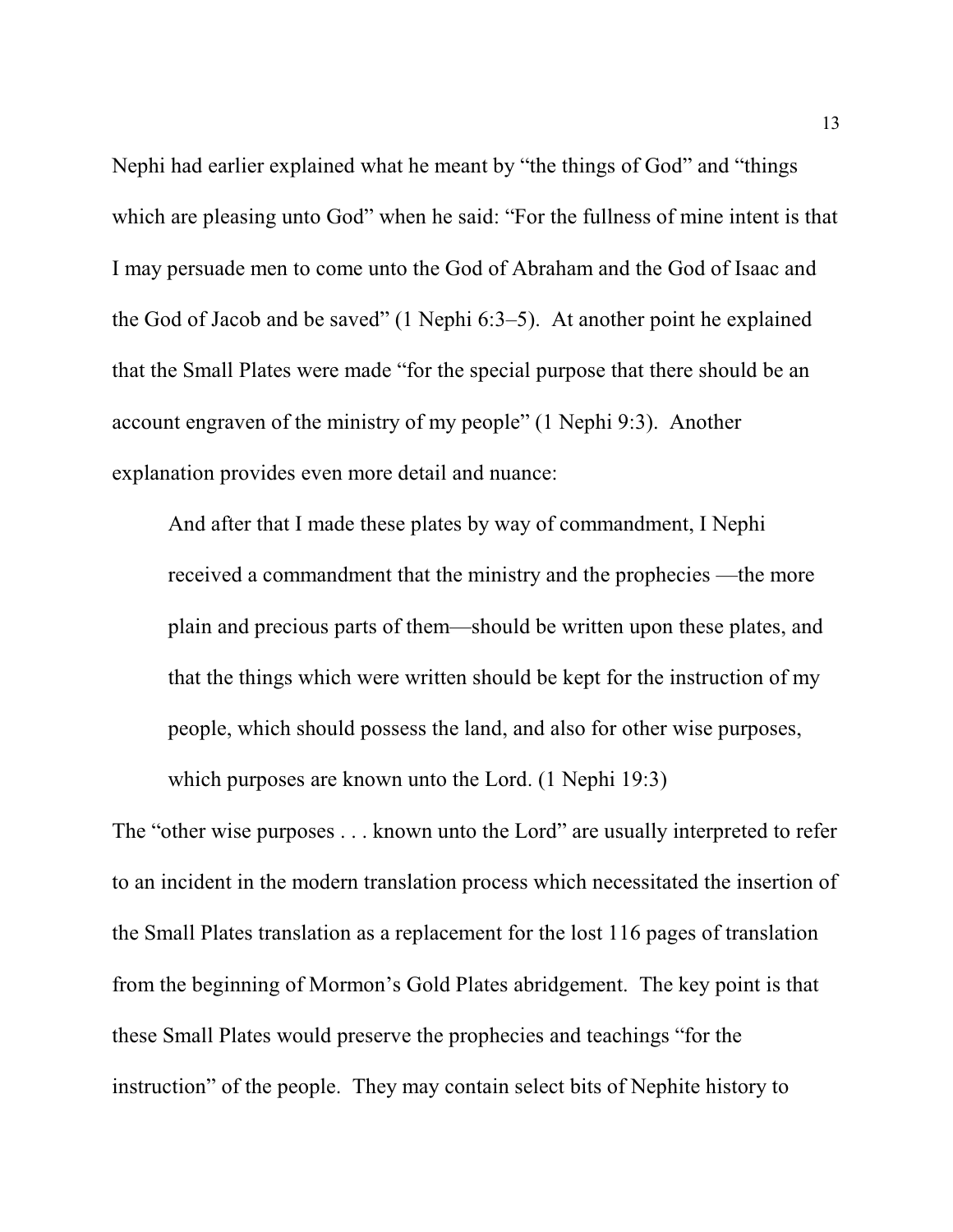contextualize and support those teachings, but prophecies of Christ and God's future dealings with Israel and the Gentiles and the teaching of the gospel and the plan of salvation will prove to be the clear focus on Nephi's writings.

### *1 Nephi 1:1–3*

Nephi launched his introduction of the Small Plates with the facts that he "was taught somewhat in all the learning of my father" and that he had received "a great knowledge of the goodness and the mysteries of God." This preface points us to the mental and spiritual profile of the Small Plates as discussed above. But he also brings in the material and physical aspects of metal record production:

A I Nephi having been born of goodly parents,

B therefore I was taught somewhat in all the learning of my father.

A\* And having seen many afflictions in the course of my days,

B\* nevertheless having been highly favored of the Lord in all my days, The alternating parallel lines of this opening construction simultaneously introduce the blessings of being born in Lehi's family and the afflictions suffered during his life of service to the Lord in a negative contrast. They also introduce his qualifications for writing an important book in a positive pairing. First, he has been taught in the highest compositional arts known to the Jerusalem scribal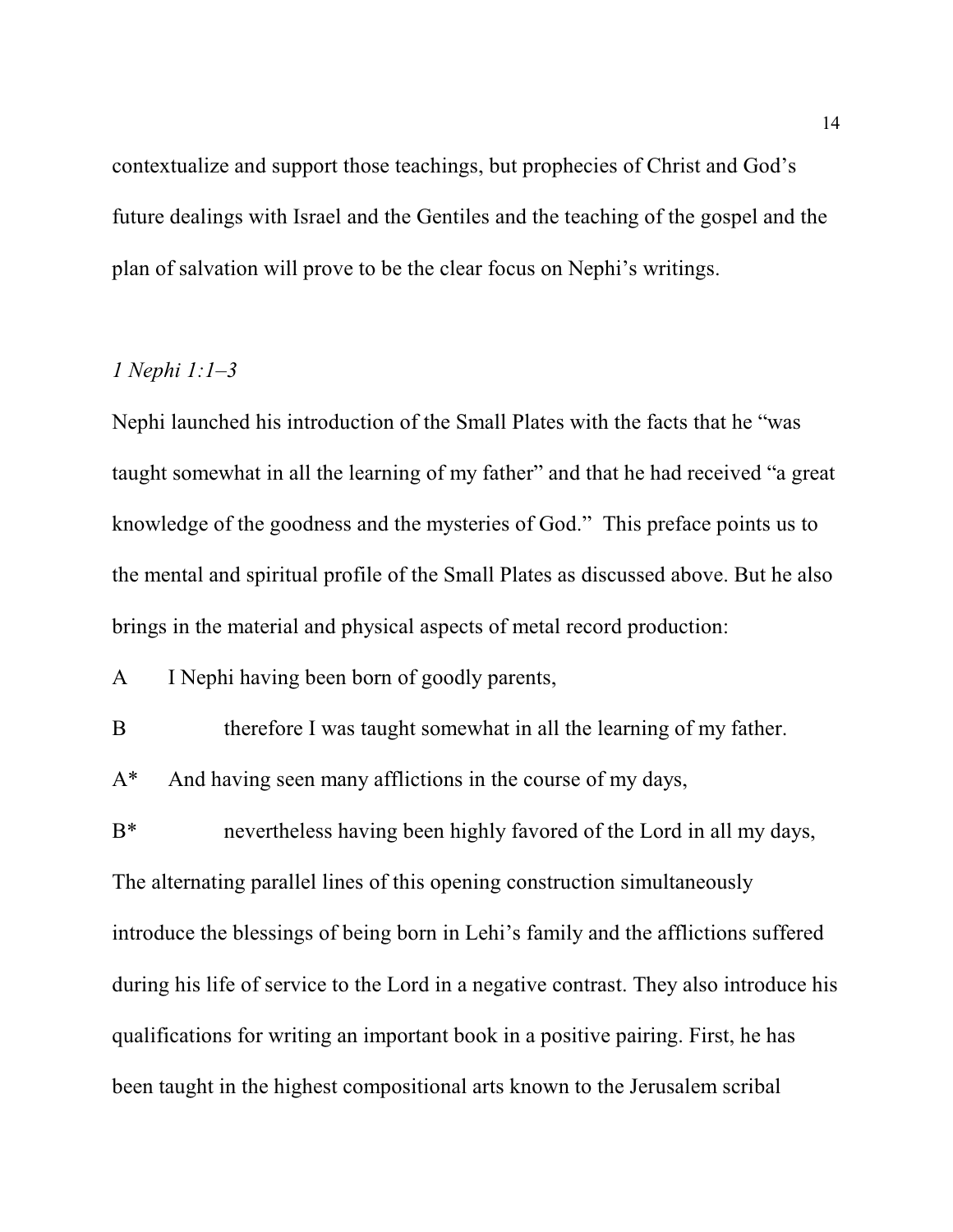schools. And second, he has been taught by the Lord directly. This latter point will be repeated and made more explicit as he continues:

A yea, having had a great knowledge of the goodness and the mysteries of God,

| B     |   | therefore I make a record of my proceedings in my days. |
|-------|---|---------------------------------------------------------|
|       |   | Yea, I make a record in the language of my father,      |
|       | a | which consists of the learning of the Jews              |
|       | b | and the language of the Egyptians.                      |
| $C^*$ |   | And I know that the record which I make to be true.     |
| $R^*$ |   | And I make it with mine own hand,                       |
|       |   |                                                         |

 $A^*$  and I make it according to my knowledge.<sup>12</sup>

As Nephi later confirms in regard to the Large Plates, he personally made the "plates of ore" and engraved the record of his people upon those plates.<sup>13</sup> Nephi has explicitly laid claim not only to the educated skills of writing, rhetoric, and foreign languages, but also to the material skills of producing metal plates and metal engraving. As several new studies of Ancient Near Eastern literacy have

 $12$  1 Nephi 1:1-3. This rhetorical analysis modifies the chiasm given in Donald W. Parry, *Poetic Parallelisms in the Book of Mormon: The Complete Text Reformatted* (Provo: Maxwell Institute, 2007), 1, by applying the principle of subordination to Ca and Cb.

<sup>&</sup>lt;sup>13</sup> See 1 Nephi 19:1.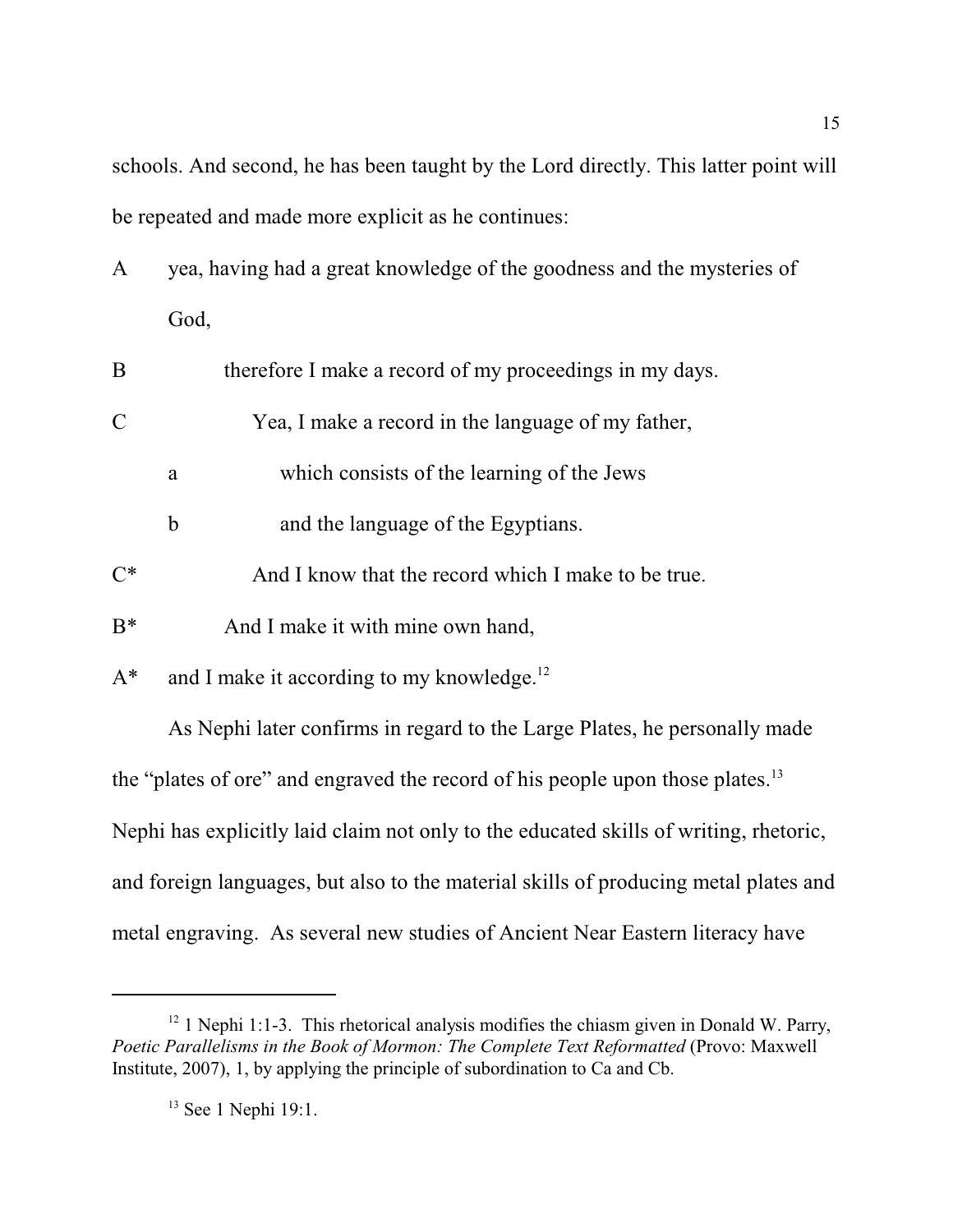shown, this rare combination of intellectual and material skills could only be obtained through years of training in a scribal school.<sup>14</sup>

### *1 Nephi 1:16–17*

Nephi's second explanation of the Small Plates says more about the internal rhetorical structure of First Nephi than it does about the spiritual profile of the larger Small Plates project itself and emphasizes a distinction between an account of Lehi's proceedings and Nephi's own account. This prepares us for the fact that First Nephi will be divided structurally between those two accounts and gives us a more fine-grained understanding of Nephi's writing.

- A And now I Nephi do not make *a full account of the things which my father hath written*,
- B for *he hath written many things* which he saw in visions and in dreams. C And *he also hath written many things* which he prophesied and spake unto his children, D of which *I shall not make a full account*.

<sup>&</sup>lt;sup>14</sup> See Noel B. Reynolds, "Lehi and Nephi as Trained Manassite Scribes," submitted paper, August 11, 2021, which updates and expands the 2011 analysis of Brant A. Gardner's "Nephi as Scribe," *Mormon Studies Review* 23, no. 1 (2011): 45–55.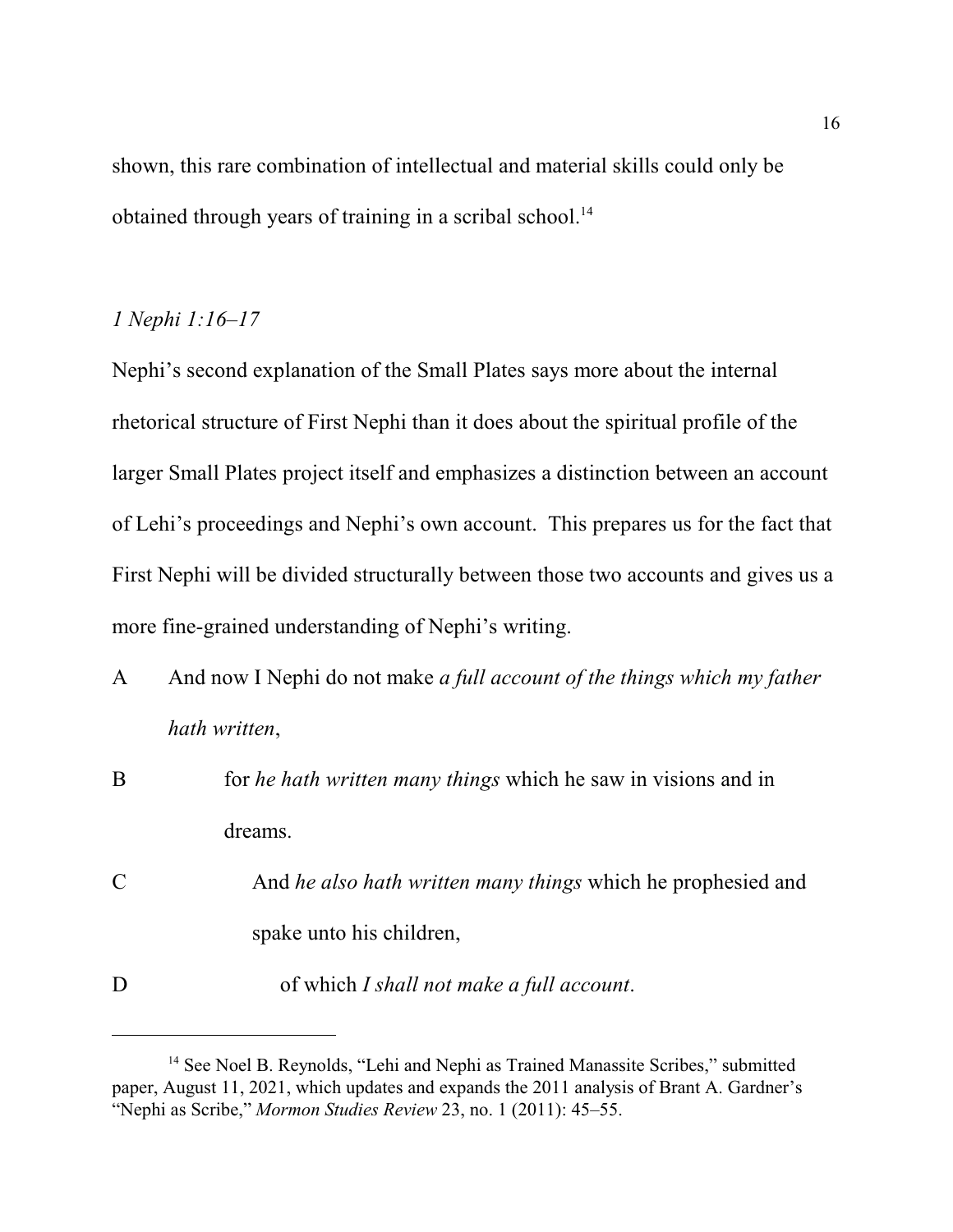D<sup>\*</sup> But *I shall make an account* of my proceedings in my days.

C\* Behold, I make an abridgment of *the record of my father* upon plates **(SP)** which I have made with mine own hands.

B\* Wherefore after that I have abridged *the record of my father*,

A\* then will I make *an account of mine own life*.

It would be reasonable to ask why these five sentences are not attached immediately to Nephi's first explanation in verses 1–3, where they would have fit perfectly by expanding that first explanation. What we will now see is that this multiplication of explanations in First Nephi serves an important purpose in the rhetorical structure of that book. Because of their connection to and identity with each other, these explanations can be located in a series of chiasms to provide parallel elements for those chiasms and make their chiastic structures more recognizable. Note how these first two explanations provide parallel structure for the chiasm embedded in chapter one:

#### **I NEPHI 1**

| a            | Nephithe <b>learning</b> of his father |         |
|--------------|----------------------------------------|---------|
| b            | Nephi's many <b>afflictions</b>        |         |
| $\mathbf{c}$ | the goodness and mysteries of God      |         |
| <sub>d</sub> | Nephi's recordhis own hands            | $(2-3)$ |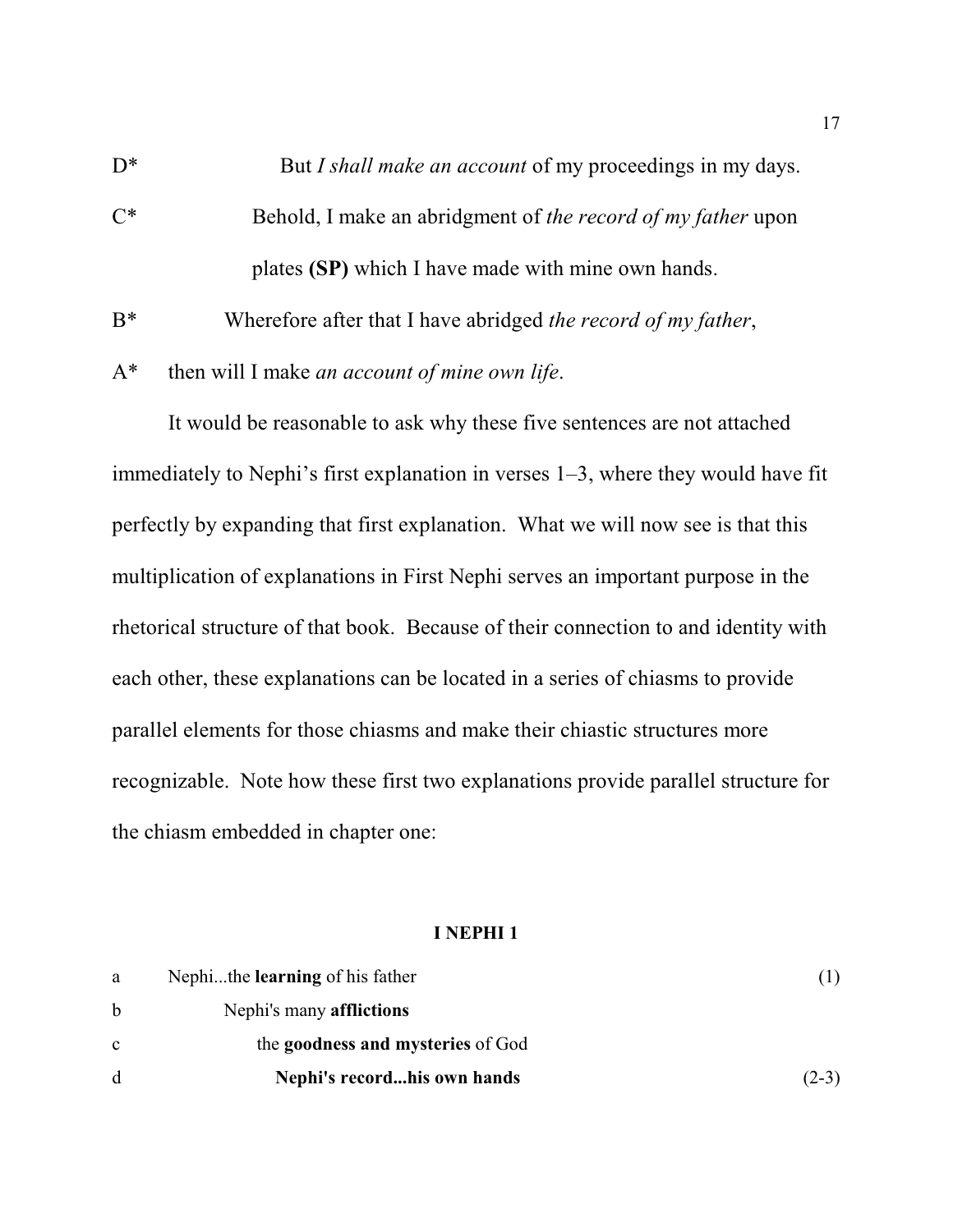| e                         | <b>Many prophecies</b>                   | (4)  |
|---------------------------|------------------------------------------|------|
| f                         | Lehi prays  with all his heart           | (5)  |
| g                         | Lehi saw and heard muchtrembles          | (6)  |
| $\boldsymbol{\mathrm{h}}$ | Lehi overcome with the Spirit            | (7)  |
| $\mathbf{i}$              | The heavens opened to Lehi               | (8)  |
| $\mathbf{j}$              | He sees God                              |      |
| $\mathbf k$               | He sees <b>one</b> descend               | (9)  |
| $j^*$                     | He sees twelve                           | (10) |
| $i^*$                     | The Lord opens a book to Lehi            | (11) |
| $h^*$                     | Lehi filled with the Spirit              | (12) |
| $g^*$                     | Lehi reads muchdoom of Jerusalem.        |      |
| $f^*$                     | Lehi's whole heart filledpraises God     |      |
| $e^*$                     | Lehi records other prophecies            | (16) |
| $d^*$                     | Nephi's recordhis own hands              | (17) |
| $\mathbf{c}^*$            | the Messiah and redemption of the world. |      |
| $b^*$                     | Lehi's afflictions                       | (20) |
|                           |                                          |      |

18

a\* Nephi's **teaching** (learned from his father)

Any long, conceptual chiasm like this one needs to have multiple solid parallel elements indicated by the repetition of the same words—as we see here the repetitions in d-d\*, f-f\*, h-h\*, combined with the strong apex structure in j-kj\*. Here we see Nephi's first two explanations of the Small Plates located parallel to one another in the rhetorical structure of 1 Nephi 1 labeled d and d\* above. Two of the other three explanations located in First Nephi will serve this same function in multiple overlapping chiasms, demonstrating the options a seventhcentury Hebrew scribe had in distributing pieces of his composition in the creation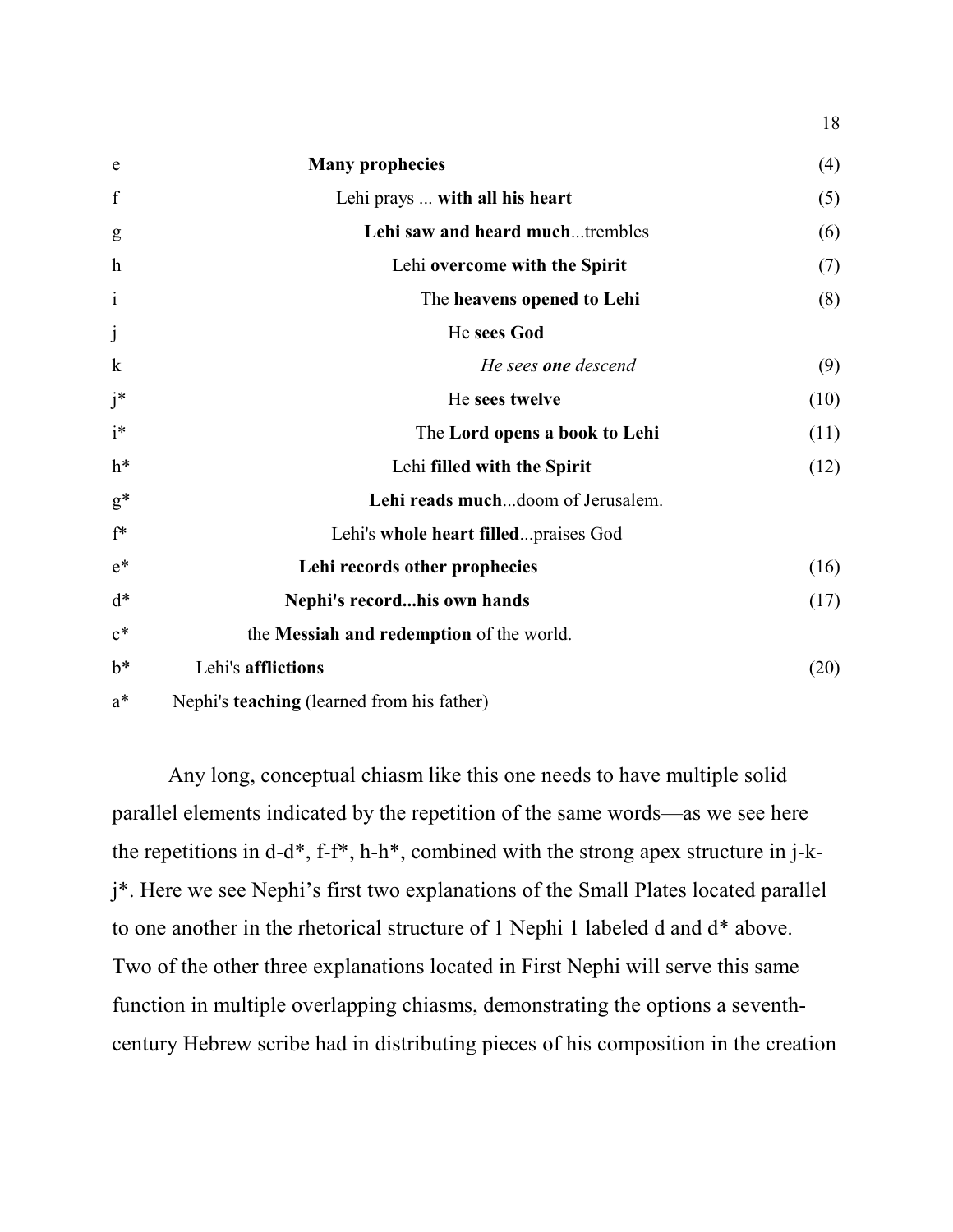of these rhetorical structures.<sup>15</sup> The remaining three of Nephi's explanations of the Small Plates will be taken up out of order to make it easier to track how they provide key anchors for his rhetorical structures in First Nephi.

# *1 Nephi 9: 1–6*

The first edition of the Book of Mormon shows that the current chapter 9 constituted the closing sentences of Nephi's original second chapter and brings the section labeled "Lehi's Account" to a conclusion. This fourth explanation of the Small Plates and their relationship to the Large Plates is placed at the end of Lehi's account to connect back to the opening sentences of that account—the first explanation of the Small Plates in the opening sentences of chapter one. The presentation of this fourth explanation will be followed immediately by an outline of the chiasm that structures Lehi's account that it anchors. Nephi has inserted this fourth explanation between his description of the Tree of Life portion of Lehi's great vision in chapter eight and the long list of other prophecies and teachings that Lehi passed on to his family at the time he reported that vision to them, as summarized by Nephi in chapter ten. This fourth explanation emphasizes the different role of the Large Plates as a comprehensive history of Lehi's descendants and only states once the primary "special purpose" of the Small Plates as an account "of the ministry of my people." The explanation begins with a simple chiasm explaining the purpose of the Large Plates followed first by a trio of couplets articulating the different purposes of the Large and Small Plates and

<sup>&</sup>lt;sup>15</sup> See Reynolds, "Chiastic Structuring of Large Texts," for a more detailed account of this feature of pre-exilic Hebrew rhetoric and how Nephi used it in his design of Second Nephi. See Noel B. Reynolds, "A Backstory," for an explanation of the reasons to see Nephi as a recipient of advanced, formal, seventh-century scribal training in Jerusalem.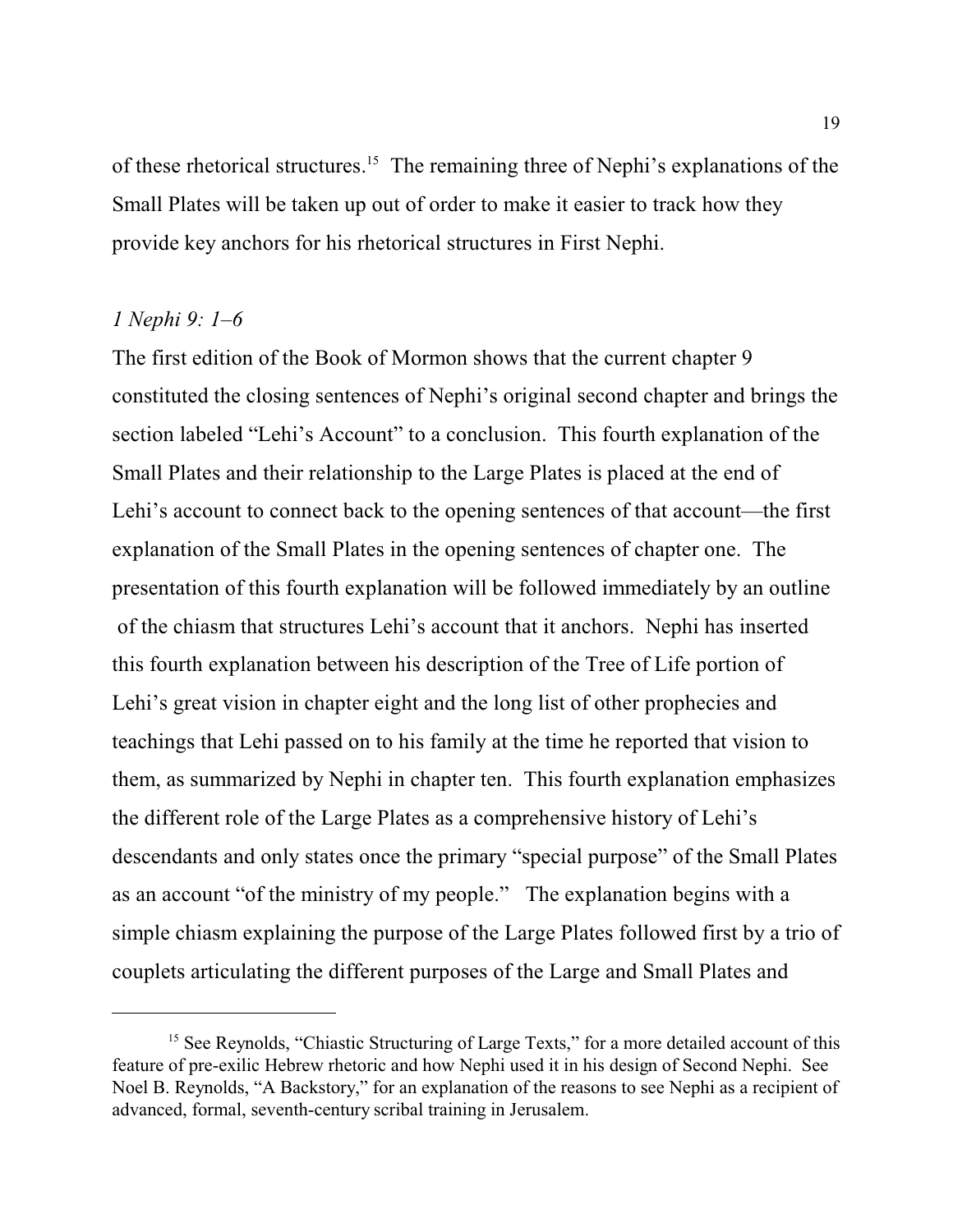concluding with a pair of parallel couplets relating the Small Plates to the Lord's unstated purposes:

And all these things did my father see and hear and speak as he dwelt in a tent in the valley of Lemuel, and also a great many more things which cannot be written upon these plates **(SP)**.

- A And now as I have spoken concerning these plates **(SP)**,
- B behold, they are not the plates **(LP)** upon which I make a full account of the history of my people,
- B\* for the plates **(LP)** upon which I make a full account of my people I have given the name of Nephi;

A\* wherefore they are called the plates of Nephi after mine own name.

Ballast: $16$ And these plates **(SP)** also are called the plates of Nephi.

- A Nevertheless I have received a commandment of the Lord that I should make these plates **(SP)**
- B for the special purpose that there should be an account engraven of the ministry of my people.
- A\* And upon the other plates **(LP)**
- B<sup>\*</sup> should be engraven an account of the reigns of the kings and the wars and contentions of my people.
- A\*\* Wherefore these plates **(SP)** are for the more part of the ministry,

<sup>&</sup>lt;sup>16</sup> Following earlier authors, Jack Lundbom distinguishes "ballast lines" that bring balance or resolution at the conclusion of small rhetorical structures in biblical writing and illustrates this phenomenon with examples from Isaiah. See Jack R. Lundbom, *Biblical Rhetoric and Rhetorical Criticism* (Sheffield: Sheffield Academic Press, 2013), 133–135.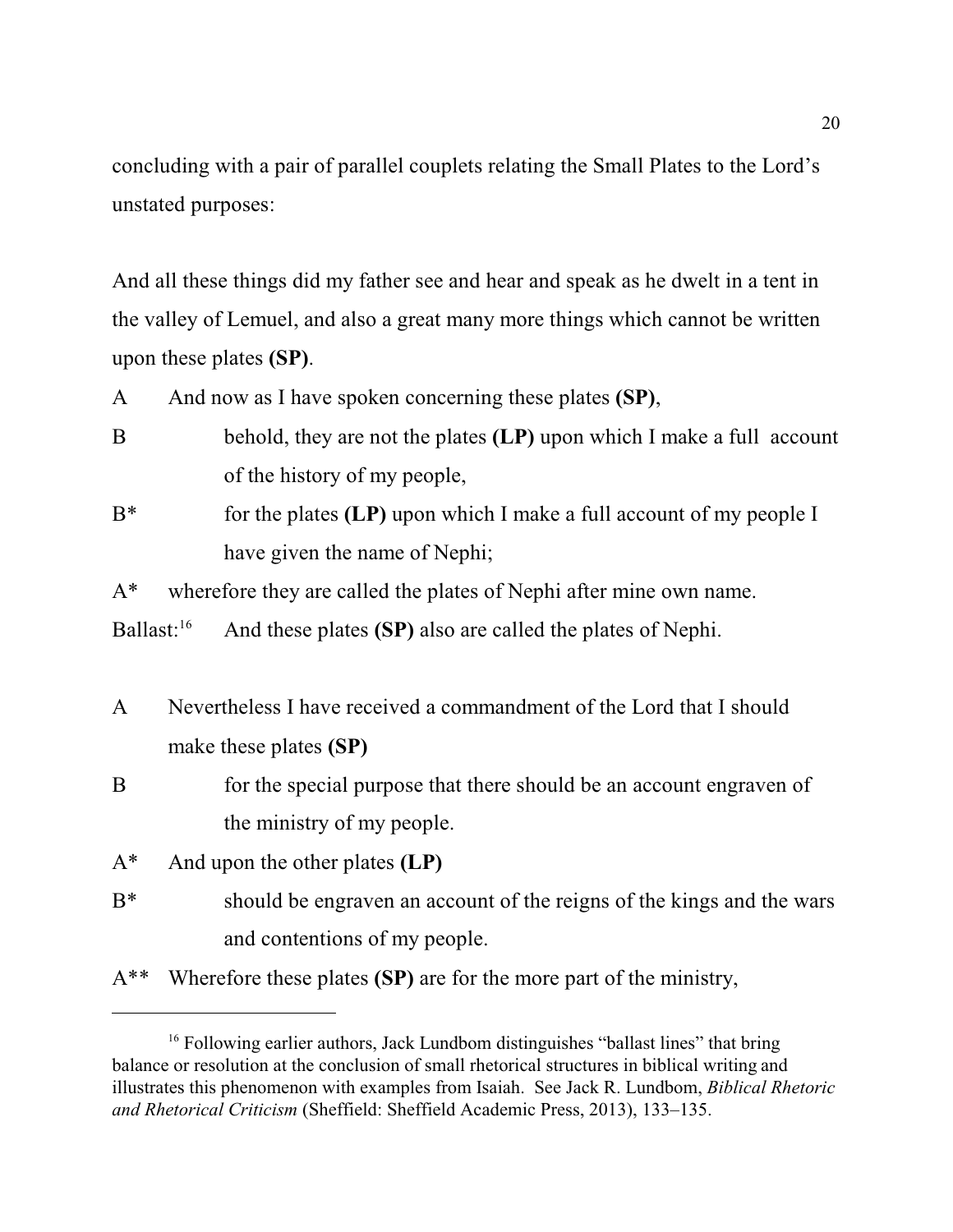- B\*\* and the other plates **(LP)** are for the more part of the reigns of the kings and the wars and contentions of my people.
- A Wherefore the Lord hath commanded me to make these plates **(SP)** for a wise purpose in him, which purpose I know not.

B But the Lord knoweth all things from the beginning.

- A\* Wherefore he prepareth a way to accomplish all his works among the children of men.
- B\* For behold, he hath all power unto the fulfilling of all his words.

Chapter 2 closer: And thus it is. Amen.

# *Chiastic organization of Lehi's account*

In a 1980 publication I identified a complex rhetorical structure in First Nephi in which the twelve subsections of Lehi's account match up with the twelve subsections of Nephi's account in the second half of the book. These lists are included below. Most of the important discoveries about Hebrew rhetoric in the  $8<sup>th</sup>$ and  $7<sup>th</sup>$  centuries BCE have been published after that date, and while I see that original article as a still-serviceable guide to the rhetorical structure of First Nephi, I can see many ways in which it can be expanded and enriched from the perspective of Hebrew rhetoric as now understood by Bible scholars. The proposed chiastic analysis of Lehi's account follows here and shows the connection of Nephi's first and fourth explanations for the Small Plates in that account. The parallel listings of the twelve elements of each account will then be introduced to show the roles of Nephi's third and fifth explanations.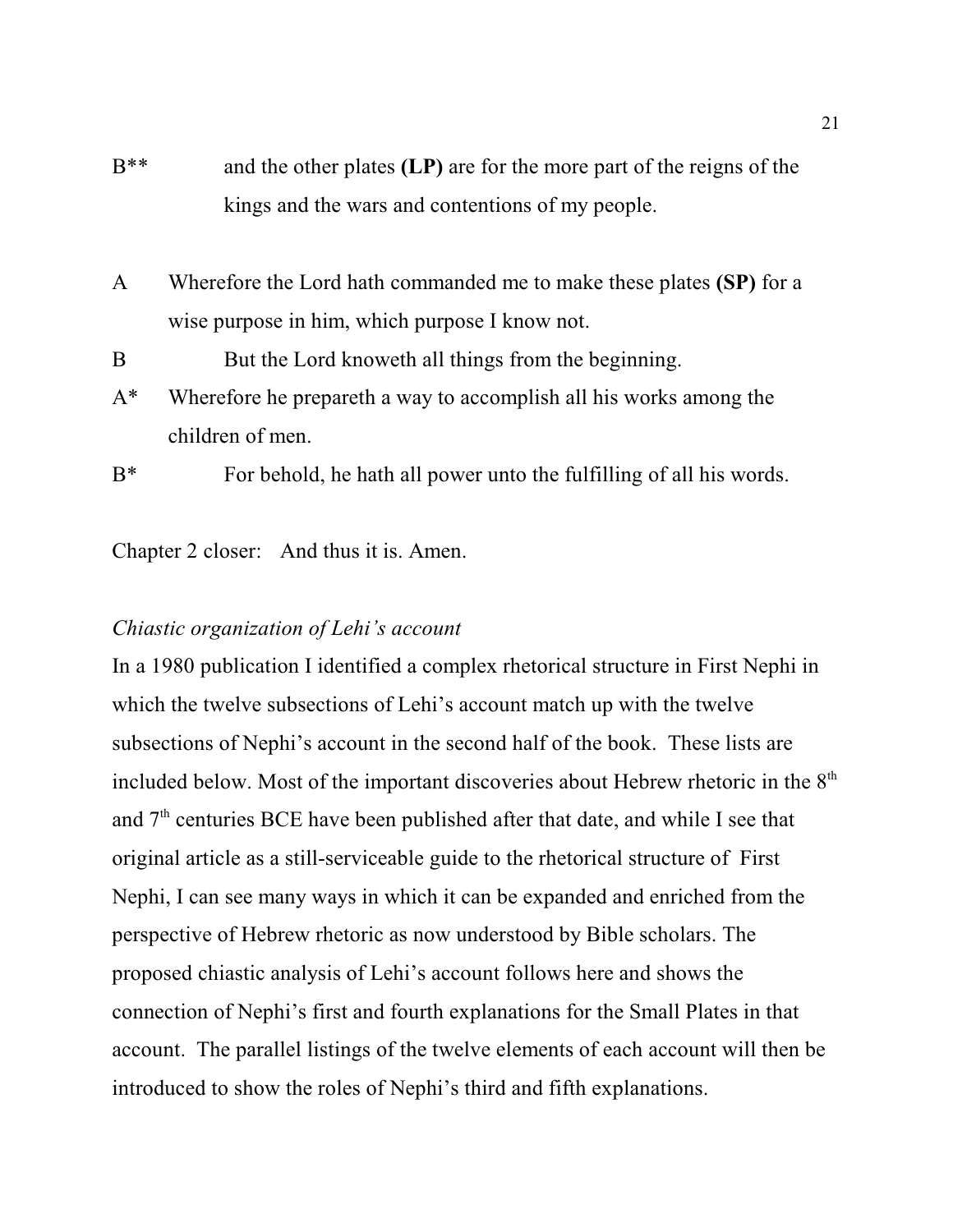### **Chiasmus in 1 Nephi 1–9 (Lehi's Account)**

| $\mathbf{A}$ | Nephi discusses his record, and he testifies it is true $(1:1-3)$ .        |
|--------------|----------------------------------------------------------------------------|
| B            | Lehi's early visions are reported, followed by his preaching and           |
|              | prophesying to the Jews $(1:6-15, 18-20)$ .                                |
| $\mathbf C$  | Lehi takes his family into the wilderness $(2:2-15)$ .                     |
| D            | The Lord speaks prophecies to Nephi about Lehi's seed                      |
|              | $(2:19-24).$                                                               |
| E            | Lehi's sons obtain the brass plates, and Nephi records the                 |
|              | most striking example of the murmuring of his faithless                    |
|              | brothers $(3:2-5:16)$ .                                                    |
| $D^*$        | Lehi, filled with the Spirit, prophesies about his seed $(5:17-19;$        |
|              | $7:1$ ).                                                                   |
| $C^*$        | Ishmael takes his family into the wilderness $(7:2-22)$ .                  |
| $B^*$        | Lehi's tree of life vision is reported, followed by his prophecies and     |
|              | preaching to Laman and Lemuel $(8:2-38)$ .                                 |
| $A^*$        | Nephi again discusses his record, and he records his testimony $(9:1-6)$ . |

This analysis recognizes that the story of retrieving the Brass Plates is the centerpiece of Lehi's account, which emphasizes the critical role that record played in Lehi's dispensation and its supreme importance to Lehi and Nephi, who as trained scribes in the tribe of Manasseh, may even have been involved in its very recent production. 17 Further, Nephi has framed the account of his father's proceedings with two of his explanations of the nature and purpose of the full

<sup>&</sup>lt;sup>17</sup> See Reynolds, "Lehi and Nephi as Trained Manassite Scribes."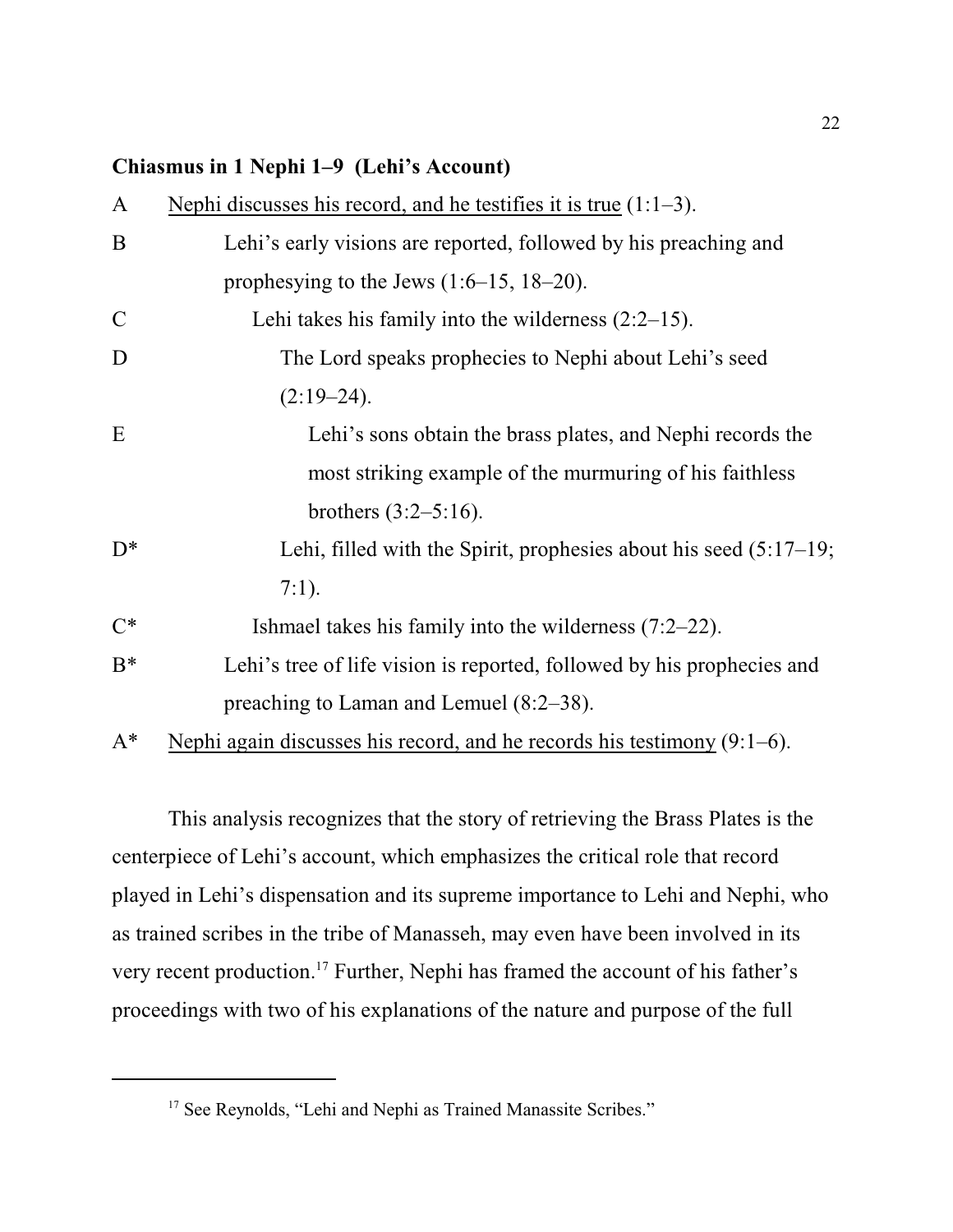record of which it constitutes the first of three sections—the Small Plates.

## **Lehi's Account Compared to Nephi's Account**

### *1 Nephi 19:1–6*

This fifth explanation coming near the end of the book of First Nephi is the most comprehensive of the six that Nephi has distributed throughout his writings. In this passage, Nephi clearly states the sequence in which he received divine commandments to make records. The first must have come early on and led Nephi to make his Large Plates, which contained both the history of his people and the prophecies and revelations received by him and his father. He was then surprised by the second command received thirty years after leaving Jerusalem to make a another set of plates. He was then commanded to write "the ministry and the prophecies—the more plain and precious parts of them" on these Small Plates. These would "be kept for the instruction of my people" and "for other wise purposes . . . known unto the Lord."

This fourth explanation begins with a parallel pair of triplets (or extended alternates) that explain the Large Plates as a predecessor to these Small Plates. This is followed by a second pair of parallel triplets focused on explaining the Small Plates and how they are distinguished in their content and usage from the Large Plates.

- A And it came to pass that the Lord commanded me,
	- a wherefore I did make plates of ore **(LP)**
	- b that I might engraven upon them **(LP)** the record of my people.
- B And upon the plates **(LP)** which I made I did engraven the record of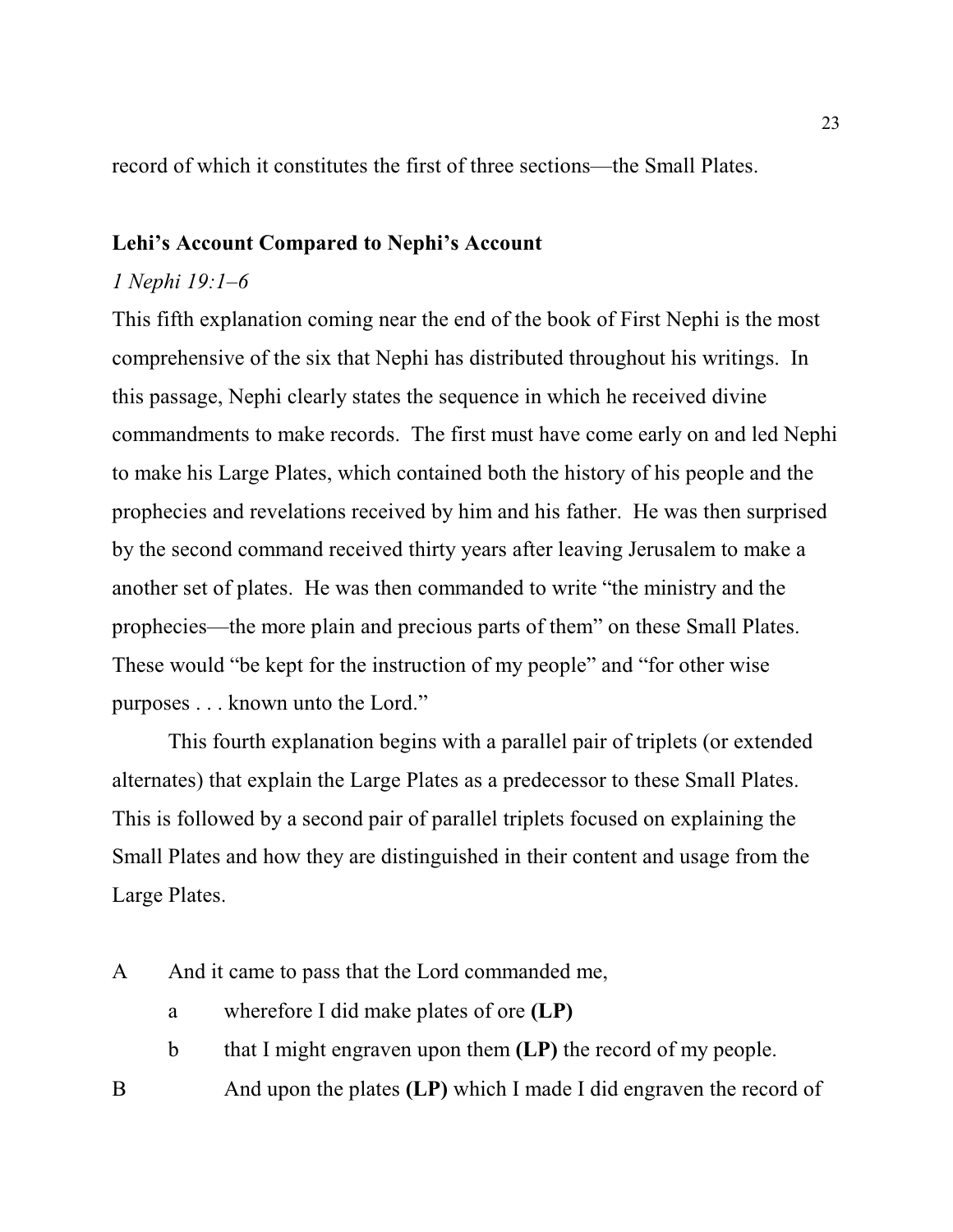my father

- a and also our journeyings in the wilderness
- b and the prophecies of my father.
- C And also many of mine own prophecies have I engraven upon them **(LP)**.
- A\* And I knew not at that time which I made them that I should be commanded of the Lord to make these plates **(SP)**.
- B<sup>\*</sup> Wherefore the record of my father and the genealogy of his forefathers and the more part of all our proceedings in the wilderness are engraven upon those first plates **(LP)** of which I have spoken.
- C\* Wherefore the things which transpired before that I made these plates **(SP)** are of a truth more particularly made mention upon the first plates **(LP)**.
- A And after that I made these plates **(SP)** by way of commandment, I Nephi received a commandment that the ministry and the prophecies —the more plain and precious parts of them—should be written upon these plates **(SP)**,
- B and that the things which were written should be kept for the instruction of my people, which should possess the land,
- C and also for other wise purposes, which purposes are known unto the Lord.
- A\* Wherefore I Nephi did make a record upon the other plates **(LP)**, which gives an account or which gives a greater account of the wars and contentions and destructions of my people.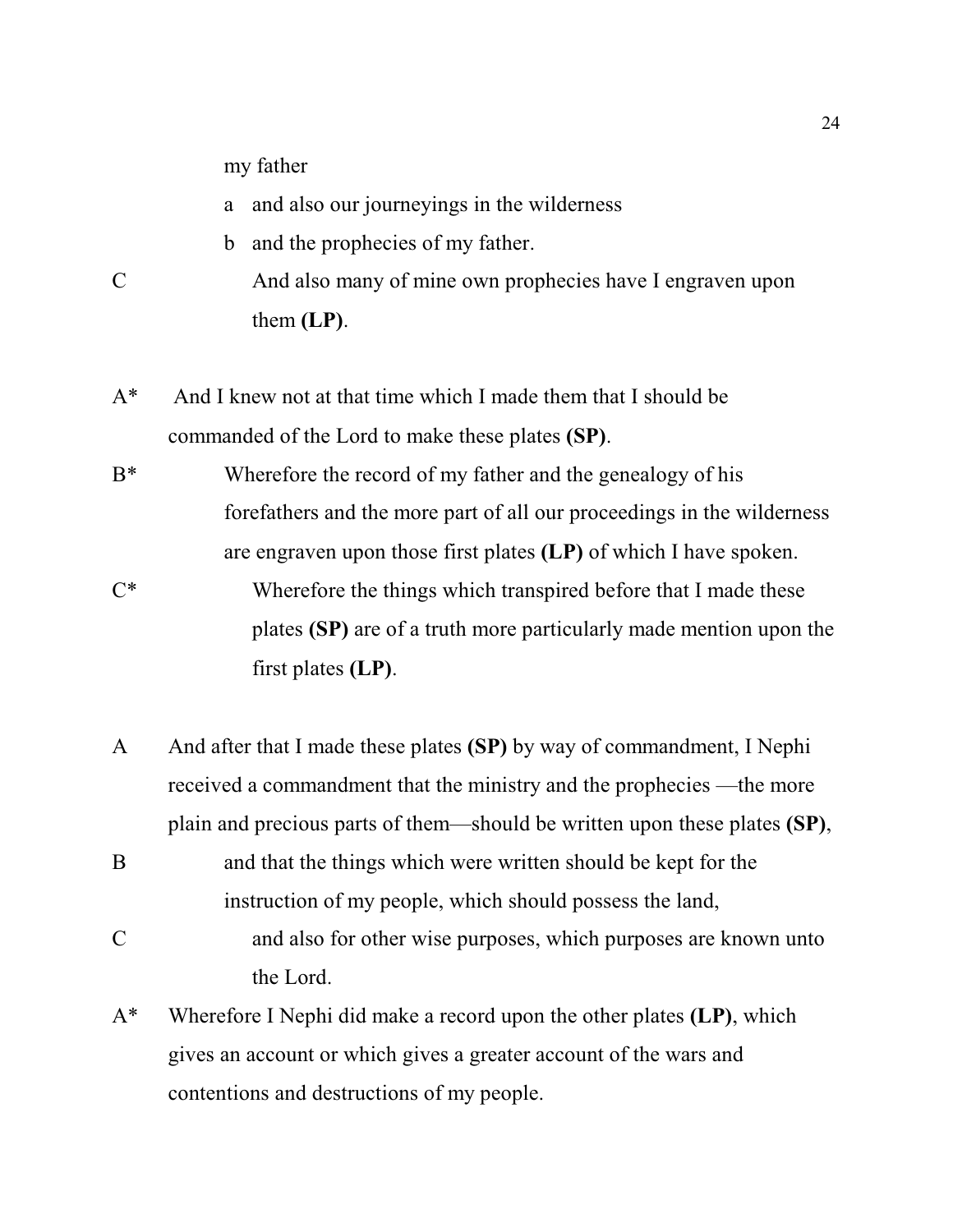- B<sup>\*</sup> And now this have I done and commanded my people that they should do after that I was gone and that these plates **(SP)** should be handed down from one generation to another or from one prophet to another until further commandments of the Lord.
- C\* And an account of my making these plates **(SP)** shall be given hereafter. And then behold, I proceed according to that which I have spoken; and this I do that the more sacred things may be kept for the knowledge of my people.
- Ballast: Nevertheless I do not write any thing upon plates save it be that I think it be sacred.

Nephi's creativity in using the principles of Hebrew rhetoric is on display in many ways in this book, but none is more compelling than the way he uses his fourth and fifth explanations of the Small Plates in his parallel linkage of the twelve subsections in Lehi's and Nephi's accounts. In the chart that follows, these subsections are easy to connect—except for the puzzling partial reversal of the order in two instances. Subsections #3 and #5 of Lehi's account match up with subsections #5 and #3 respectively in Nephi's account. And then at the bottom of the chart subsections the same reversal recurs as subsections #9 and #11 of Lehi's account match up respectively with #11 and #9 of Nephi's account. This allows Nephi to use his fourth explanation twice in the rhetorical structure—first in parallel position with the first explanation in the chiastic organization of Lehi's account—and then in parallel position with the fifth explanation which is placed well before the end of his own account.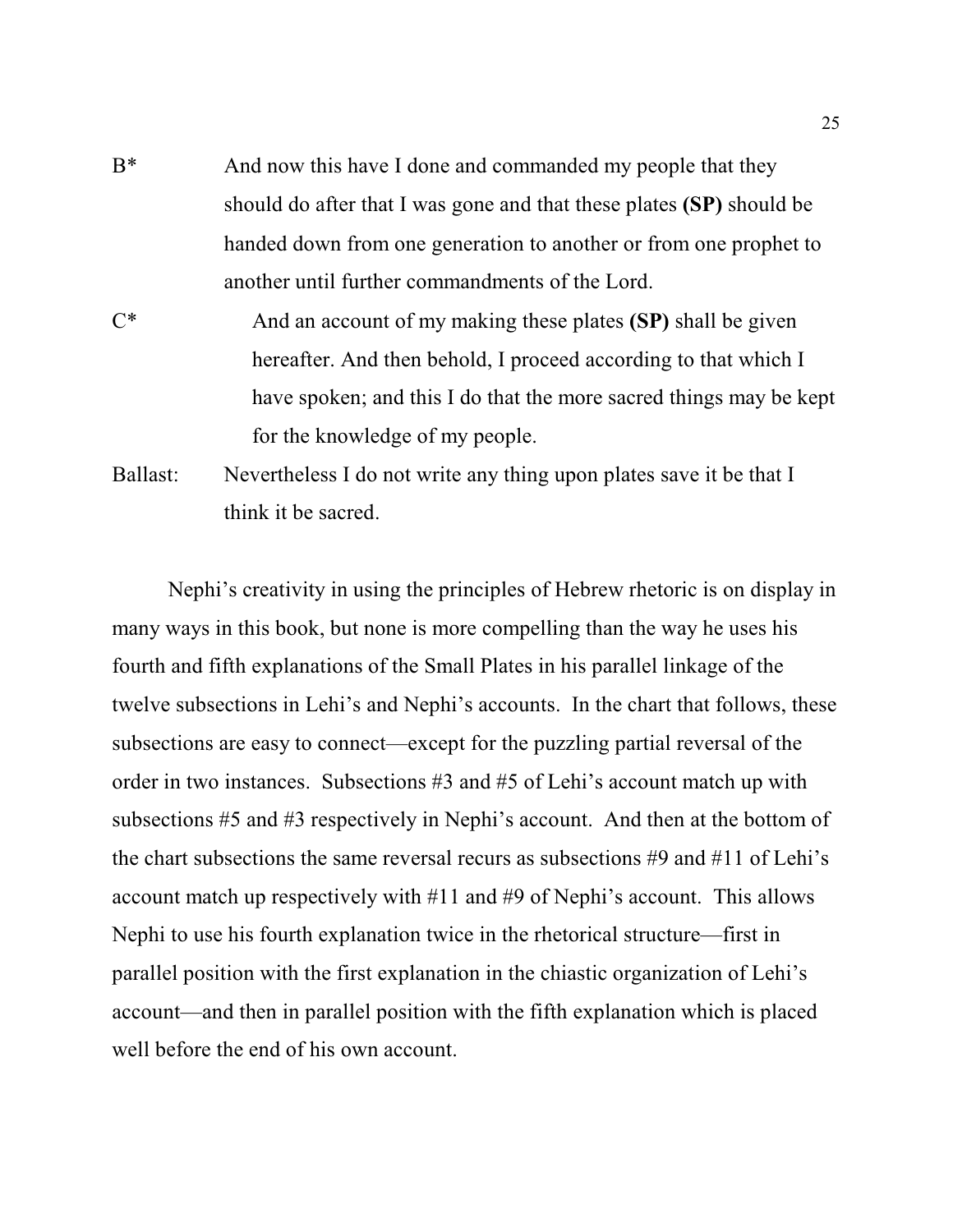#### **Lehi's Account Compared to Nephi's Account**

#### **1 Nephi 1–9 (Lehi's Account)**

1. Nephi makes a record (or account) of his proceedings but first gives an abridgment of Lehi's record (1:1–3,  $16-17$ ).

2. Nephi gives a brief account of Lehi's prophecies to the Jews, based on visions he received in Jerusalem  $(1:5–15, 19)$ .

3. Lehi is commanded to journey into the wilderness, and he pitches his tent in the valley he names Lemuel  $(2:1-7)$ .

4. Lehi teaches and exhorts his sons, and they are confounded (2:8–15).

5. Nephi desires to know the mysteries of God; he is visited by the Holy Spirit and is spoken to by the Lord  $(2:16-3:1)$ .

6. Lehi is commanded in a dream to send his sons for the brass plates of

#### **1 Nephi 10–22 (Nephi's Account)**

1. Nephi now commences to give an account of his proceedings, reign, and ministry but first "must speak somewhat of the things of [his] father, and  $\ldots$  brethren" (10:1). 2. Nephi reports Lehi's prophecies about the Jews, as given to Laman and Lemuel in the wilderness  $(10:2-15)$ .

3. Nephi desires to see, hear, and know these mysteries; he is shown a great vision by the Spirit of the Lord and by an angel (10:17–14:30).

4. Nephi instructs and exhorts his brothers, and they are confounded  $(15:6–16:6)$ .

5. Lehi is commanded to journey further into the wilderness, and he pitches his tent in the land he names Bountiful (16:9–17:6). 6. Nephi is commanded by the voice of the Lord to construct a ship (17:6–18:4).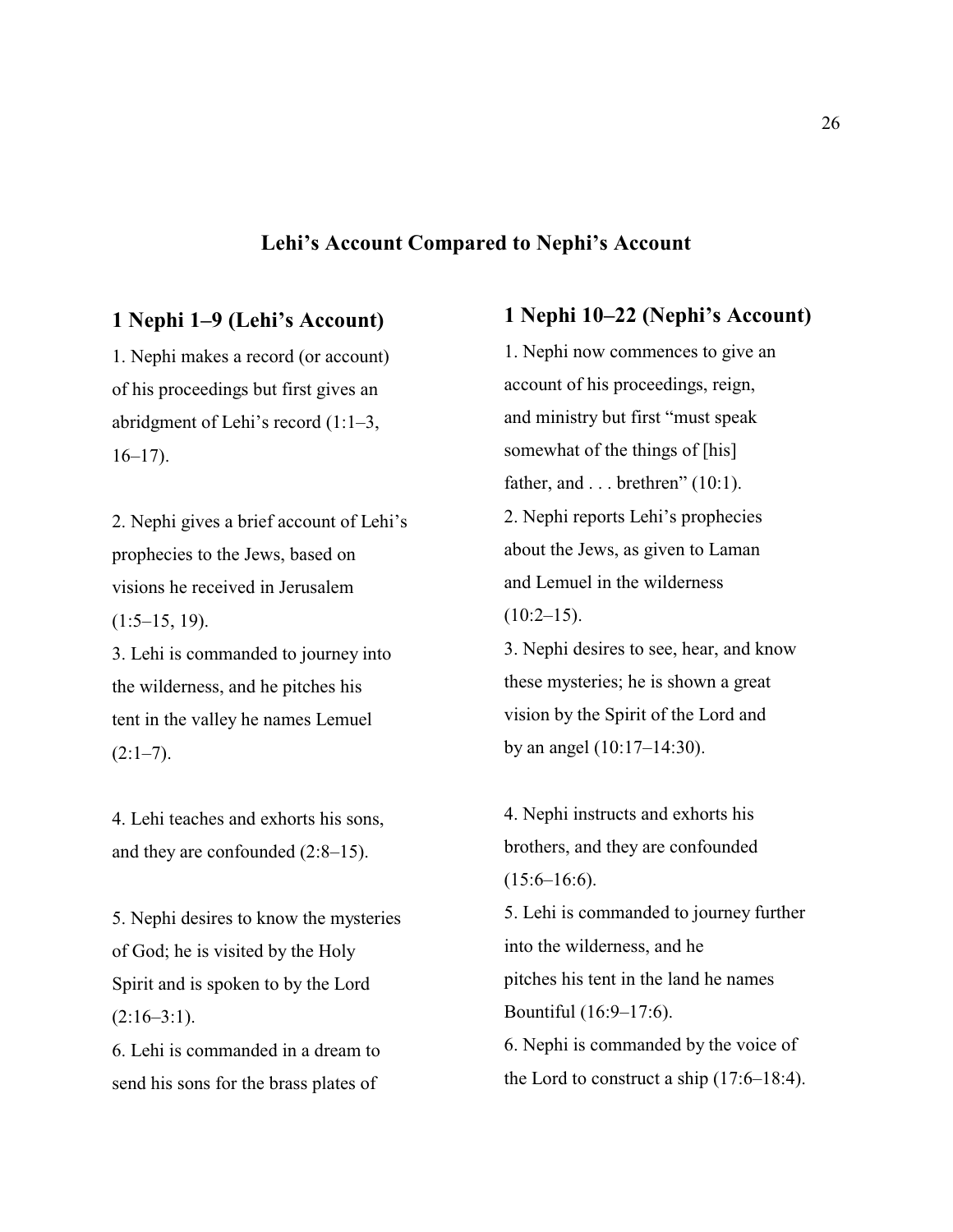Laban (3:2–5:22).

7. In response to a command from the Lord, Lehi sends for Ishmael's family  $(7:1-22)$ .

8. They gather seeds of every kind (8:1).

9. Lehi reports to his sons the great vision received in the wilderness (8:2–35). 10. Lehi exhorts Laman and Lemuel, preaching and prophesying to them  $(8:36-38)$ . 11. Nephi makes a distinction between

the two sets of plates  $(9:1-5)$ .

12. Nephi ends with a general formulation of his thesis and the formal punctuation: "And thus it is. Amen" (9:6).

7. In response to a command from the Lord, Lehi enters the ship and then sails (18:5–23). 8. Lehi's family plants the seeds and reaps in abundance (18:24). 9. Nephi details the distinctions between the two sets of plates (19:1–7). 10. Nephi preaches and prophesies to Laman and Lemuel, his own descendants, and all Israel (19:7–21:26). 11. To explain Isaiah's prophecies to his brothers, Nephi draws on the great vision given to him and Lehi (22:1–28). 12. Nephi ends with the highest formulation of his thesis, and with the formal punctuation: "And thus it is. Amen"  $(22:29-31)$ .

### *1 Nephi 6:1–6*

This leaves Nephi's third explanation of the Small Plates with no obvious role in the larger rhetorical structures. It comes immediately after and therefore juxtaposed to Lehi's survey of the newly acquired Brass Plates and the genealogies contained therein. Nephi exploits this opportunity to make two points about his Small Plates in two short chiasms. The first explains why the Small Plates will not contain their genealogy. The second provides a clear and precise statement of the mission of the small plates: the fullness of his intent in this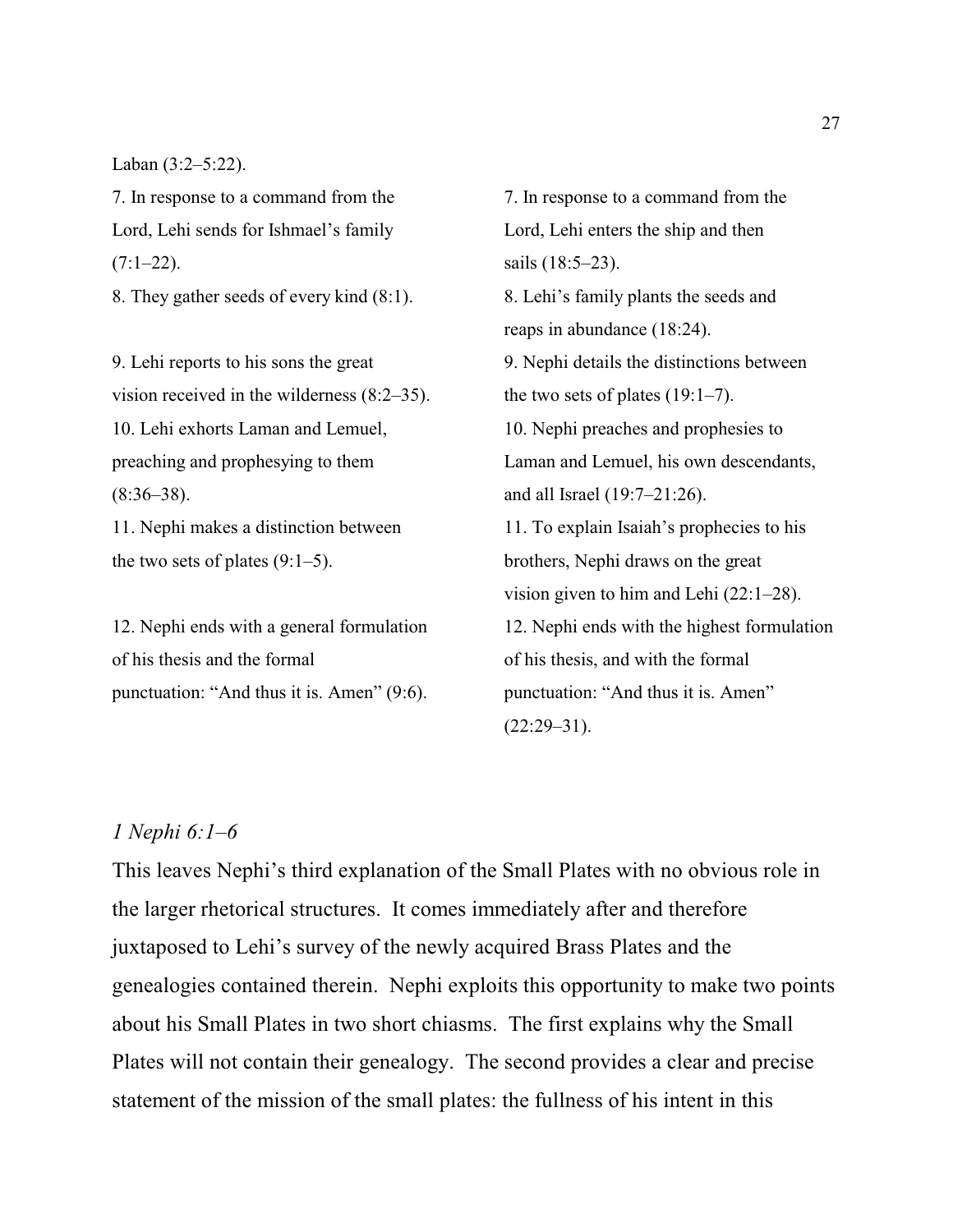writing is to bring men to God and to the salvation he offers.

- A And now I Nephi do not give the genealogy of my fathers in this part of my record,
- B neither at any time shall I give it after upon these plates **(SP)** which I am writing,
- C for it is given in the record which has been kept by my father;
- B\* wherefore I do not write it in this work.
- $A^*$  For it sufficeth me to say that we are a descendant of Joseph.<sup>18</sup>
- A And it mattereth not to me that I am particular to give a full account of all the things of my father,
- B for they cannot be written upon these plates **(SP)**,
- C for I desire the room that I may write of the things of God.
- D For the fullness of mine intent is that I may persuade men to come unto the God of Abraham and the God of Isaac and the God of Jacob and be saved.
- C\* Wherefore the things which are pleasing unto the world I do not write,
- B<sup>\*</sup> but the things which are pleasing unto God and unto them which are not of the world.
- A\* Wherefore I shall give commandment unto my seed that they shall not occupy these plates **(SP)** with things which are not of worth unto the

<sup>18</sup> See Parry, *Poetic Parallelisms*, p. 12.